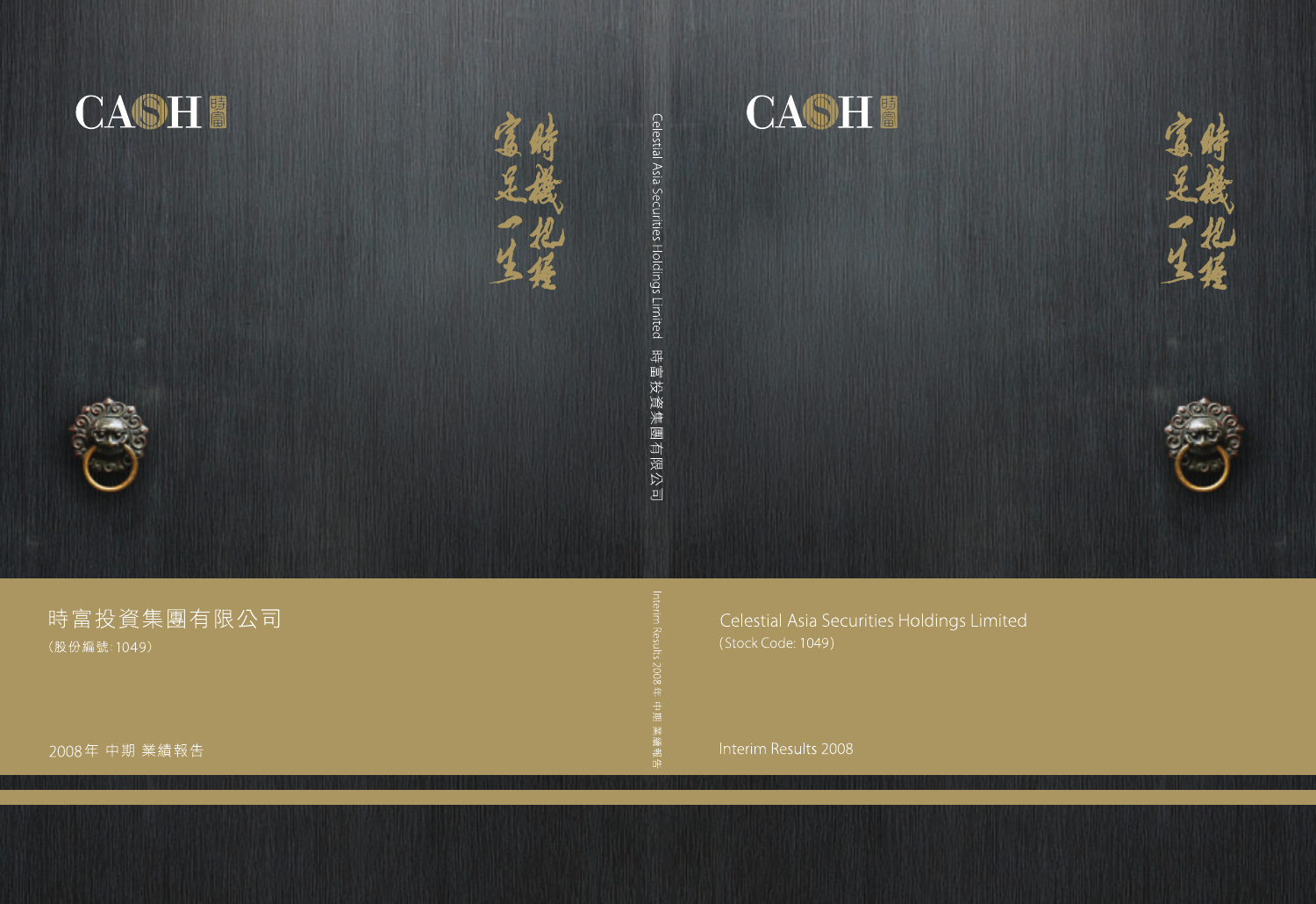Having built a firm foothold in Hong Kong, the Group is committed to further developing into a leading service conglomerate in China with a global perspective. As we celebrate the 10th anniversary of CASH in 2008, we will take bold steps in the next decade to "open  $\frac{1}{2}$  the door to China" and further develop the market by devoting more resources in it. We believe that the Mainland market will be our growth engine in the future.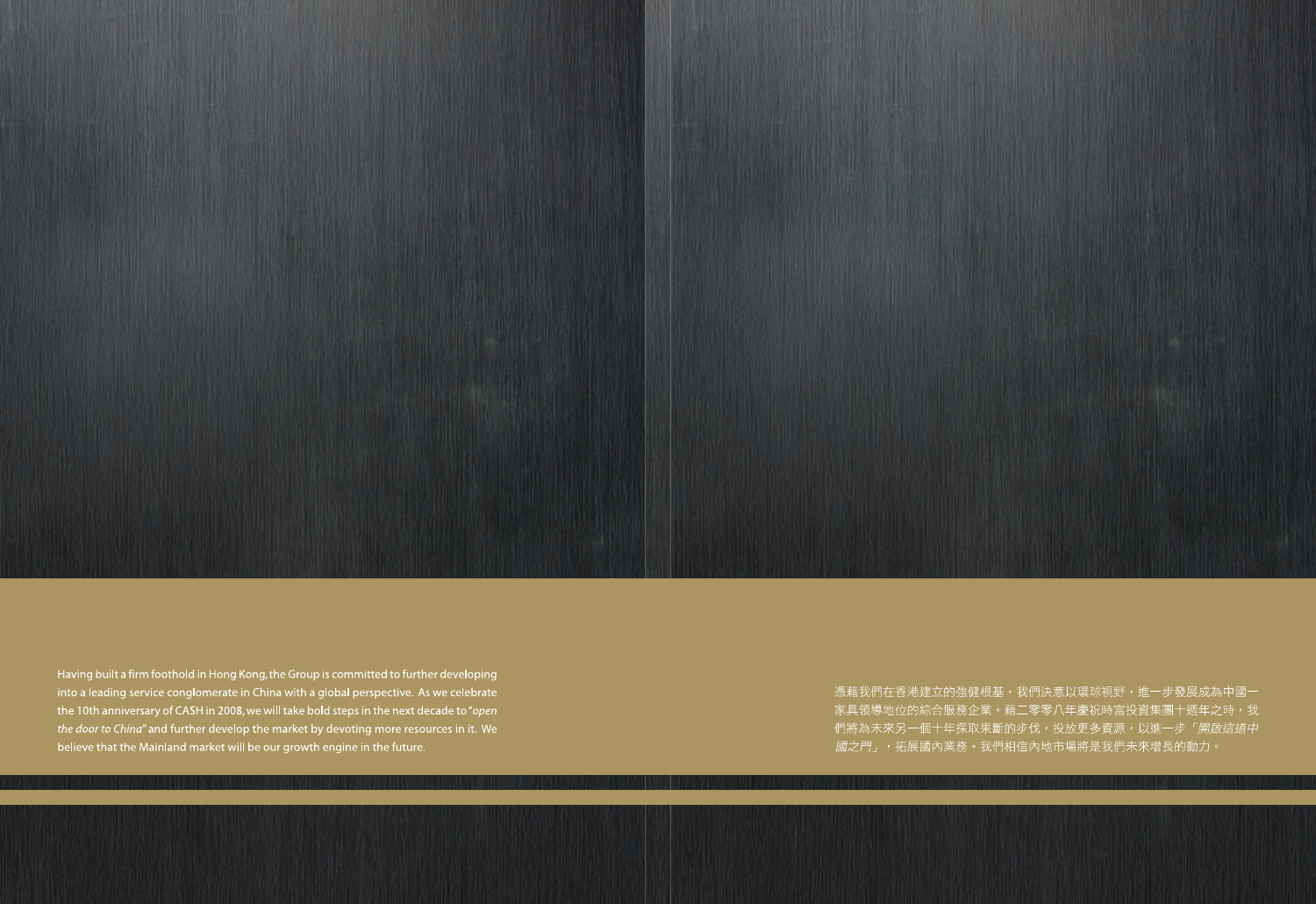# Consolidated Income Statement

The unaudited consolidated results of Celestial Asia Securities Holdings Limited ("Company" or "CASH") and its subsidiaries ("Group") for the six months ended 30 June 2008 together with the comparative figures for the last corresponding period are as follows:

|                                                                                                | Notes | Unaudited<br>six months ended 30 June<br>2008<br><b>HK\$'000</b> | 2007<br><b>HKS'000</b><br>(Restated) |
|------------------------------------------------------------------------------------------------|-------|------------------------------------------------------------------|--------------------------------------|
| Revenue                                                                                        | (3)   | 711,931                                                          | 726,093                              |
| Other income                                                                                   |       | 7,503                                                            | 4.141                                |
| Cost of sales for retailing business                                                           |       | (245, 979)                                                       | (230, 522)                           |
| Cost of services for online game business                                                      |       | (26, 891)                                                        |                                      |
| Salaries, allowances and commission                                                            |       | (132, 271)                                                       | (106,603)                            |
| Other operating, administrative and selling expenses<br>Depreciation of property and equipment |       | (315, 864)<br>(22,608)                                           | (297, 183)<br>(18, 581)              |
| Finance costs                                                                                  |       | (11, 383)                                                        | (42,660)                             |
| Net (decrease) increase in fair value on investments                                           |       |                                                                  |                                      |
| held for trading                                                                               |       | (57, 883)                                                        | 43,398                               |
| Gain on dilution of shareholding in subsidiaries                                               | (5)   | 42,256                                                           |                                      |
| Share of loss of associate                                                                     |       | (1,876)                                                          |                                      |
|                                                                                                |       |                                                                  |                                      |
| (Loss) Profit before taxation                                                                  |       | (53,065)                                                         | 78,083                               |
| Taxation charge                                                                                | (6)   | (4,892)                                                          | (10, 437)                            |
| (Loss) Profit for the period                                                                   |       | (57, 957)                                                        | 67,646                               |
| Attributable to shareholders:                                                                  |       |                                                                  |                                      |
| Equity holders of the Company                                                                  |       | (80, 281)                                                        | 26,694                               |
| Minority interests                                                                             |       | 22,324                                                           | 40,952                               |
|                                                                                                |       |                                                                  |                                      |
|                                                                                                |       | (57, 957)                                                        | 67,646                               |
| Dividend:                                                                                      |       |                                                                  |                                      |
| Dividends recognised as distribution during the period                                         |       |                                                                  |                                      |
| - payment of 2007 final dividend of HK\$0.04 per share                                         |       | 36,101                                                           |                                      |
| (Loss) Earnings per share                                                                      | (7)   |                                                                  |                                      |
| - Basic                                                                                        |       | HK\$(0.4)                                                        | <b>HK\$0.2</b>                       |
|                                                                                                |       |                                                                  |                                      |
| - Diluted                                                                                      |       | HK\$(0.4)                                                        | <b>HK\$0.2</b>                       |

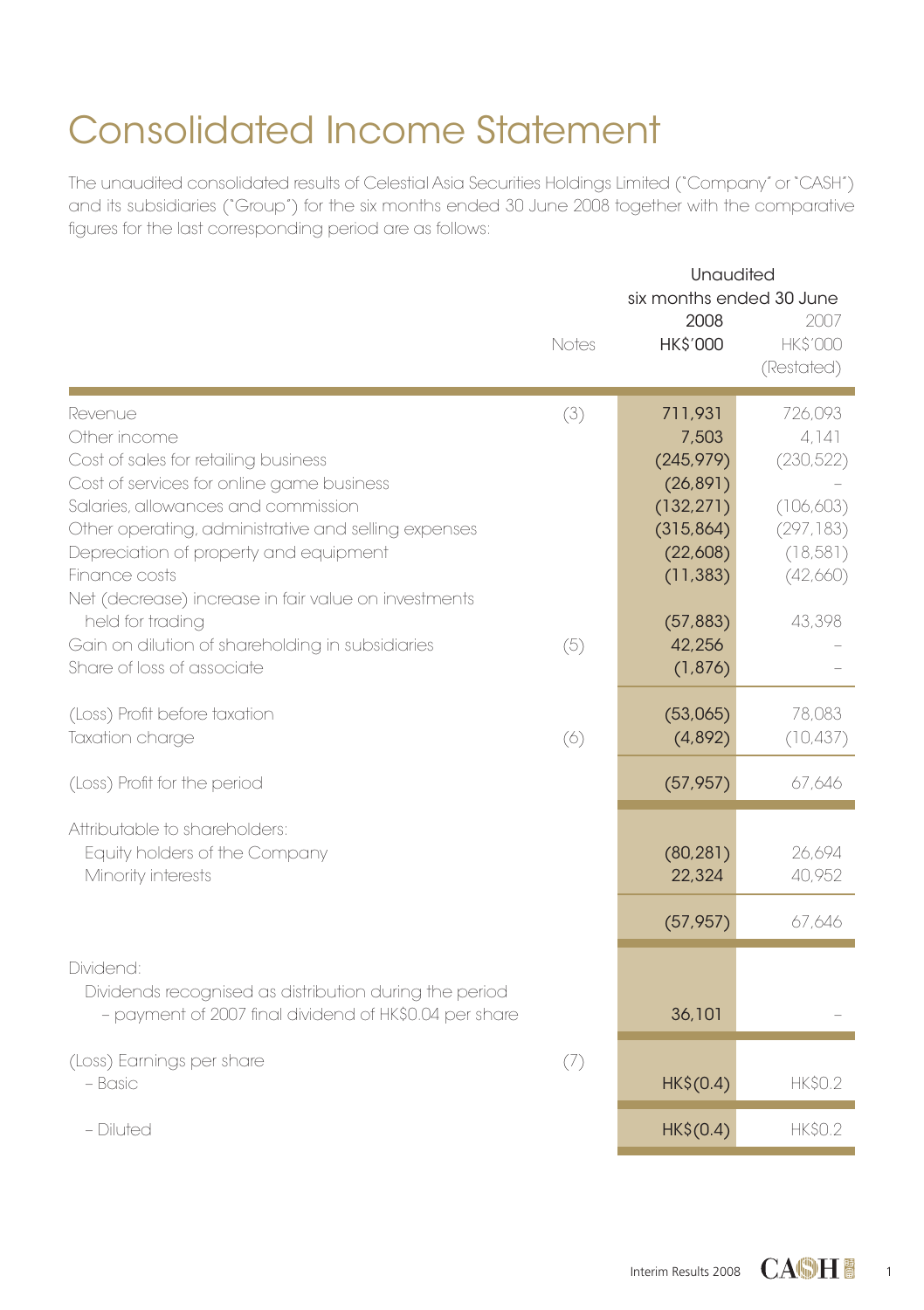## Consolidated Balance Sheet

|                                                                                                                                                                                                                                                                                                                               | Notes | 2008<br>(Unaudited)<br><b>HK\$'000</b>                                                             | <b>30 June</b> 31 December<br>2007<br>(Audited)<br><b>HKS'000</b>                                 |
|-------------------------------------------------------------------------------------------------------------------------------------------------------------------------------------------------------------------------------------------------------------------------------------------------------------------------------|-------|----------------------------------------------------------------------------------------------------|---------------------------------------------------------------------------------------------------|
| Non-current assets<br>Property and equipment<br>Prepaid lease payments<br>Investment property<br>Goodwill<br>Interests in associates<br>Loan to an associate<br>Intangible assets<br>Other assets<br>Deposits paid for purchase of property and equipment<br>Loan receivables                                                 |       | 199,307<br>15,756<br>238,460<br>65,938<br>10,296<br>65,634<br>9,346<br>68                          | 109.252<br>15,963<br>5,000<br>233,115<br>65,778<br>10,296<br>68,255<br>9,136<br>16,136<br>692     |
| Current assets                                                                                                                                                                                                                                                                                                                |       | 604,805                                                                                            | 533.623                                                                                           |
| Inventories<br>Account receivables<br>Loan receivables<br>Prepayments, deposits and other receivables<br>Amounts due from associates<br>Investments held for trading<br>Deposits with brokers<br>Bank deposits under conditions<br>Bank balances - trust and segregated accounts<br>Bank balances (general accounts) and cash | (8)   | 41,506<br>611,856<br>51,731<br>132,401<br>260<br>149,136<br>81,569<br>98,103<br>801,315<br>439,449 | 42,028<br>938,998<br>28,915<br>91,126<br>260<br>60,254<br>131,751<br>90.183<br>928,527<br>329,501 |
|                                                                                                                                                                                                                                                                                                                               |       | 2,407,326                                                                                          | 2,641,543                                                                                         |
| <b>Current liabilities</b><br>Account payables<br>Deferred revenue<br>Accrued liabilities and other payables<br>Taxation payable<br>Obligations under finance leases - amount due                                                                                                                                             | (9)   | 1,235,904<br>653<br>140,150<br>26,142                                                              | 1,511,664<br>4,059<br>121,520<br>23.149<br>487                                                    |
| within one year<br>Borrowings - amount due within one year<br>Derivative financial instruments<br>Loan from a minority shareholder                                                                                                                                                                                            |       | 530,119<br>18,698<br>27,437                                                                        | 324.792<br>12,683<br>27,437                                                                       |
|                                                                                                                                                                                                                                                                                                                               |       | 1,979,103                                                                                          | 2,025,791                                                                                         |
| Net current assets                                                                                                                                                                                                                                                                                                            |       | 428,223                                                                                            | 615,752                                                                                           |
| Total assets less current liabilities                                                                                                                                                                                                                                                                                         |       | 1.033.028                                                                                          | 1,149,375                                                                                         |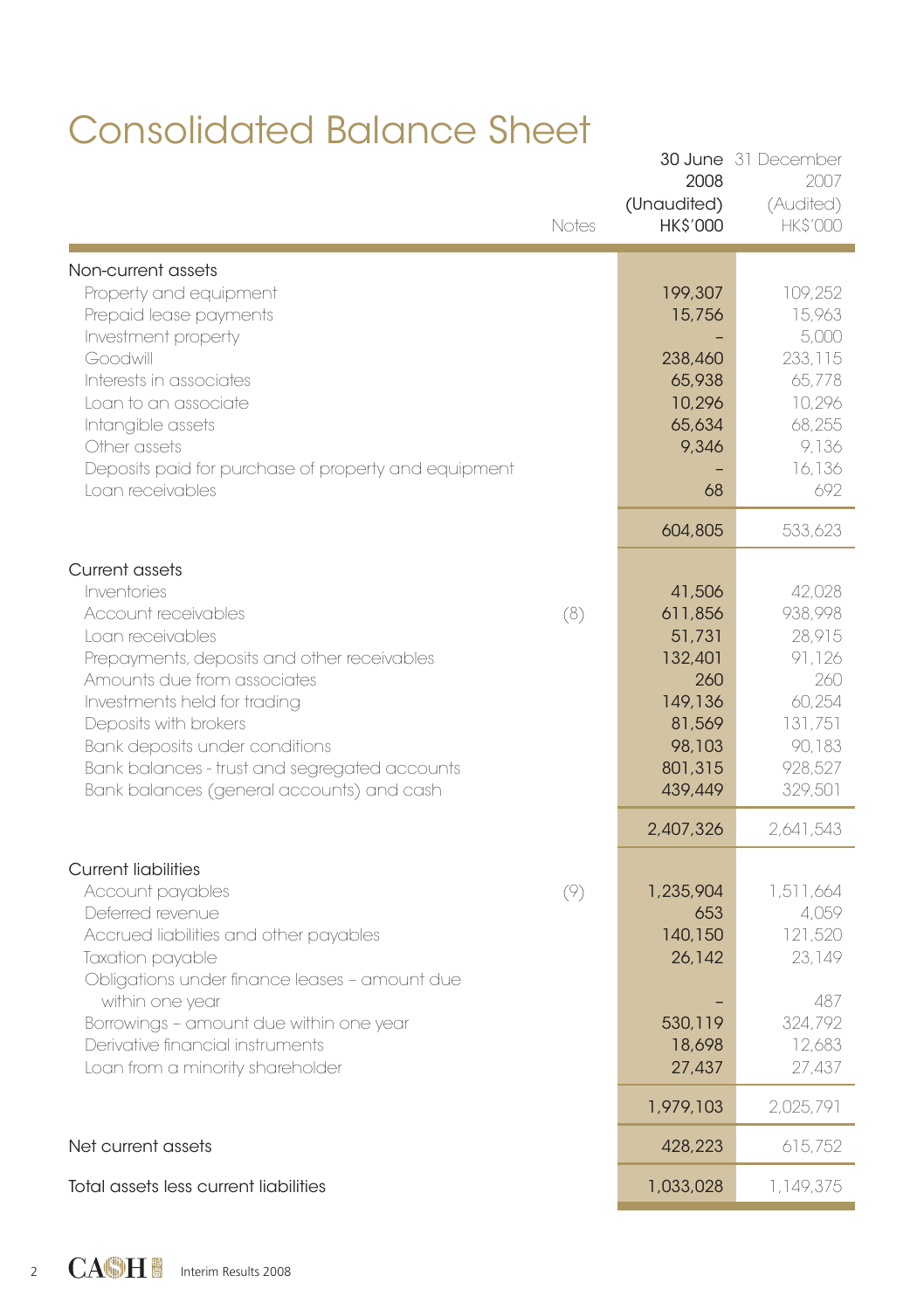|                                                                                                                                                                  | Note | 2008<br>(Unaudited)<br><b>HK\$'000</b> | 30 June 31 December<br>2007<br>(Audited)<br><b>HK\$'000</b> |
|------------------------------------------------------------------------------------------------------------------------------------------------------------------|------|----------------------------------------|-------------------------------------------------------------|
| Capital and reserves<br>Share capital<br>Reserves                                                                                                                | (11) | 18,051<br>515,603                      | 90,253<br>557,748                                           |
| Equity attributable to equity holders of the Company<br>Share option reserve of a listed subsidiary<br>Minority interests                                        |      | 533,654<br>88<br>462,090               | 648,001<br>88<br>492,118                                    |
| Total equity                                                                                                                                                     |      | 995,832                                | 1,140,207                                                   |
| Non-current liabilities<br>Deferred tax liabilities<br>Obligations under finance leases - amount due<br>after one year<br>Borrowings - amount due after one year |      | 7,879<br>29,317                        | 7,879<br>40<br>1,249                                        |
|                                                                                                                                                                  |      | 37,196                                 | 9,168                                                       |
|                                                                                                                                                                  |      | 1,033,028                              | 1,149,375                                                   |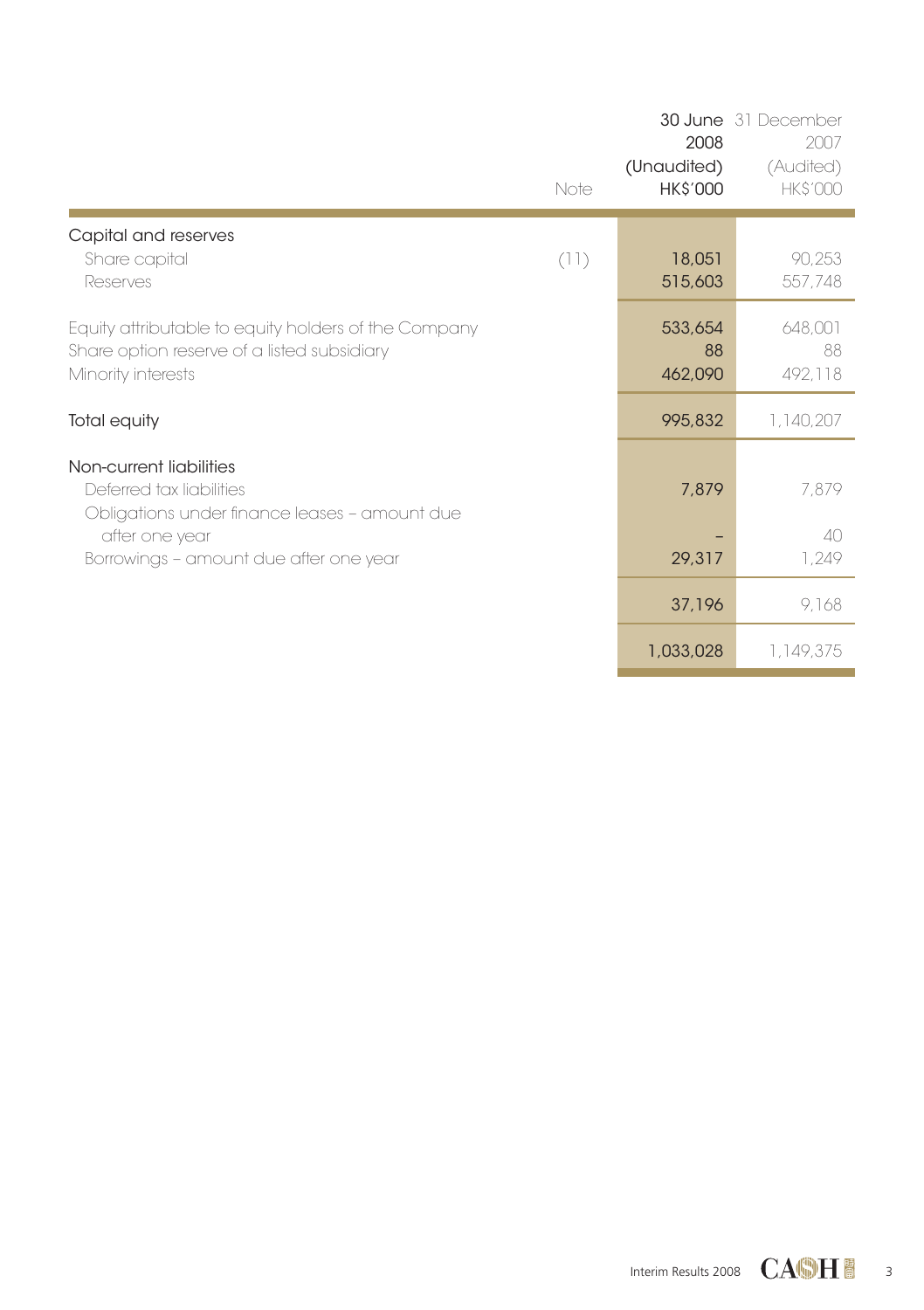## Condensed Consolidated Cash Flow **Statement**

|                                                                                                | Unaudited<br>six months ended 30 June |                        |  |
|------------------------------------------------------------------------------------------------|---------------------------------------|------------------------|--|
|                                                                                                | 2008<br>HK\$'000                      | 2007<br><b>HKS'000</b> |  |
| Net cash from (used in) operating activities                                                   | 116,097                               | (2,818,645)            |  |
| Net cash used in investing activities                                                          | (160, 688)                            | (10, 354)              |  |
| Net cash from financing activities                                                             | 154,539                               | 2,790,096              |  |
| Net increase (decrease) in cash and cash equivalents                                           | 109,948                               | (38,903)               |  |
| Cash and cash equivalents at beginning of period                                               | 329,501                               | 168,569                |  |
| Cash and cash equivalents at end of period                                                     | 439,449                               | 129,666                |  |
| Analysis of balances of cash and cash equivalents<br>Bank balances (general accounts) and cash | 439,449                               | 129,666                |  |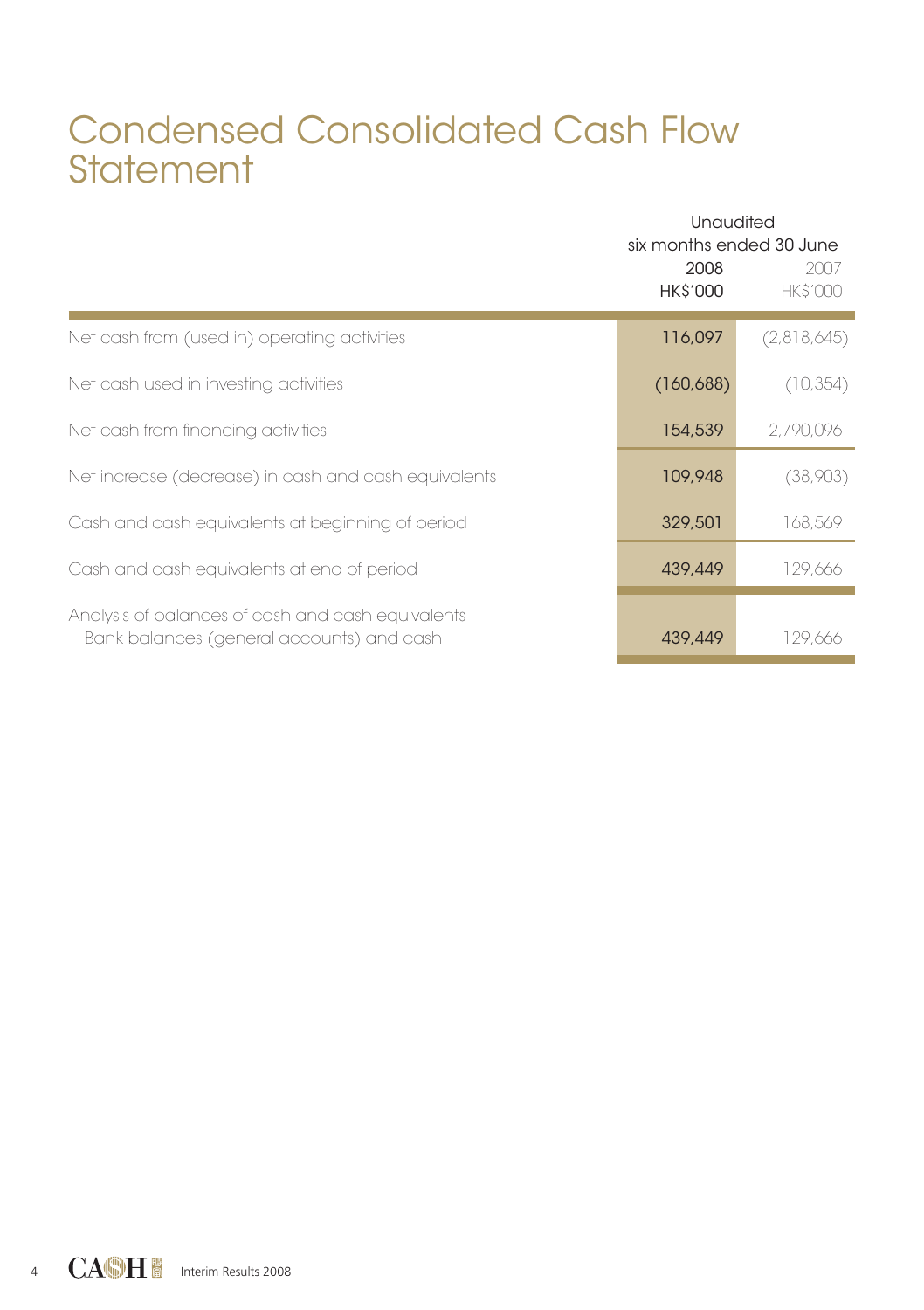## Consolidated Statement of Changes in Equity

Unaudited six months ended 30 June 2008

|                                                                                        |                   | Attributable to equity holders of the Company |                              |                                    |                                |                              |                                    |                              | Share<br>option                           |                                                      |                         |                                      |                                            |                   |
|----------------------------------------------------------------------------------------|-------------------|-----------------------------------------------|------------------------------|------------------------------------|--------------------------------|------------------------------|------------------------------------|------------------------------|-------------------------------------------|------------------------------------------------------|-------------------------|--------------------------------------|--------------------------------------------|-------------------|
|                                                                                        | Notes             | Share<br>capital<br>HK\$'000                  | Share<br>premium<br>HK\$'000 | Contributed<br>surplus<br>HK\$'000 | General<br>reserve<br>HK\$'000 | Other<br>reserve<br>HK\$'000 | Translation<br>reserve<br>HK\$'000 | Share<br>reserve<br>HK\$'000 | option Revaluation<br>reserve<br>HK\$'000 | Accumulated<br>profits (losses)<br>HK\$'000 HK\$'000 | Total                   | reserve of<br>a listed<br>subsidiary | Minority<br>interests<br>HK\$'000 HK\$'000 | Total<br>HK\$'000 |
| At 1 January 2008<br>Increase<br>shareholding<br>interest in                           |                   | 90.253                                        | 417.255                      | 16,724                             | 1,160                          | 12,314                       | (188)                              | 1,074                        | 15,564                                    | 93,845                                               | 648,001                 | 88                                   |                                            | 492,118 1,140,207 |
| subsidiary<br>Issue of new<br>shares by                                                | $\left( 0\right)$ |                                               |                              |                                    |                                |                              |                                    |                              |                                           |                                                      |                         | $\overline{\phantom{a}}$             | (12, 356)                                  | (12, 356)         |
| subsidiary<br>Share<br>repurchases                                                     | (b)               |                                               |                              |                                    |                                |                              |                                    |                              |                                           |                                                      |                         |                                      | (76)                                       | (76)              |
| by subsidiary<br>2007 CASH<br>Financial<br>Services Group<br>Limited<br>("CFSG") final | (c)               |                                               |                              |                                    |                                |                              |                                    |                              |                                           |                                                      |                         |                                      | (6, 425)                                   | (6, 425)          |
| dividend paid<br>2007 final                                                            |                   |                                               |                              |                                    |                                |                              |                                    |                              |                                           |                                                      |                         | ٠                                    | (33, 419)                                  | (33, 419)         |
| dividend paid<br>Share of<br>translation<br>reserve of                                 |                   |                                               |                              |                                    |                                |                              |                                    |                              |                                           |                                                      | $(36, 101)$ $(36, 101)$ |                                      |                                            | (36, 101)         |
| an associate<br>Reduction of<br>shares due<br>to share<br>consolidation<br>and capital |                   |                                               |                              |                                    |                                |                              | 2.035                              |                              |                                           |                                                      | 2.035                   |                                      |                                            | 2,035             |
| reduction<br>Net loss for<br>the period                                                | (d)               | (72, 202)                                     |                              | 72,202                             |                                |                              |                                    |                              |                                           | (80, 281)                                            | (80, 281)               |                                      | 22,248                                     | (58,033)          |
| At 30 June 2008                                                                        |                   | 18.051                                        | 417.255                      | 88,926                             | 1,160                          | 12,314                       | 1,847                              | 1,074                        | 15,564                                    |                                                      | $(22,537)$ 533,654      | 88                                   | 462,090                                    | 995.832           |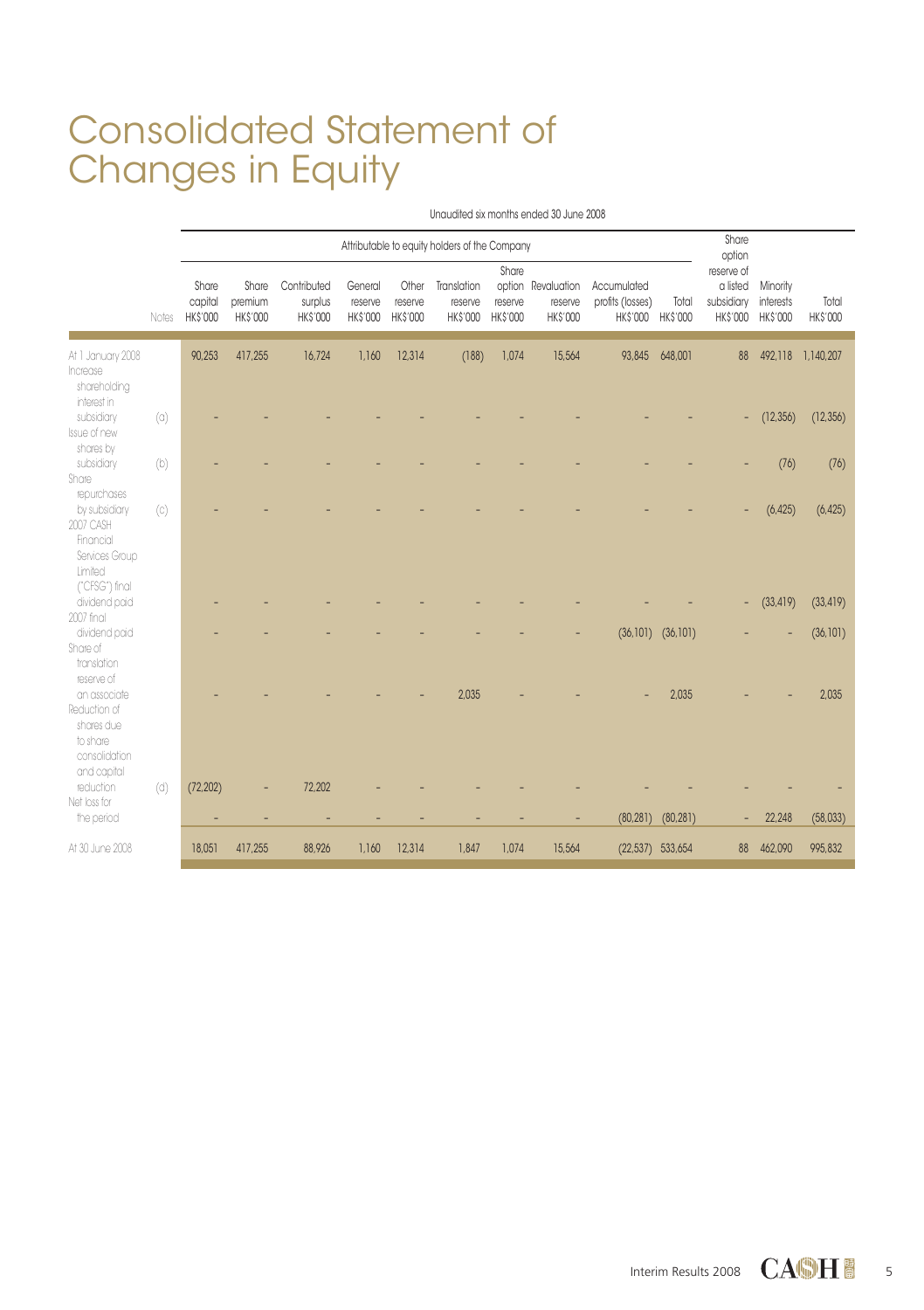|                                                                  |      | Attributable to equity holders of the Company |                                    |                                          |                                      |                                    |                                          |                                              |                                                        | Share<br>option                           |                         |                                                        |                                          |                   |
|------------------------------------------------------------------|------|-----------------------------------------------|------------------------------------|------------------------------------------|--------------------------------------|------------------------------------|------------------------------------------|----------------------------------------------|--------------------------------------------------------|-------------------------------------------|-------------------------|--------------------------------------------------------|------------------------------------------|-------------------|
|                                                                  | Note | Share<br>capital<br><b>HKS'000</b>            | Share<br>premium<br><b>HKS'000</b> | Contributed<br>surplus<br><b>HKS'000</b> | General<br>reserve<br><b>HKS'000</b> | Other<br>reserve<br><b>HKS'000</b> | Translation<br>reserve<br><b>HKS'000</b> | Share<br>option<br>reserve<br><b>HKS'000</b> | Investment<br>revaluation<br>reserve<br><b>HKS'000</b> | Accumulated<br>profits<br><b>HK\$'000</b> | Total<br><b>HKS'000</b> | reserve of<br>a listed<br>subsidiary<br><b>HKS'000</b> | Minority<br>interests<br><b>HK\$'000</b> | Total<br>HK\$'000 |
| At 1 January 2007<br>Increase<br>shareholding                    |      | 65,623                                        | 137,398                            | 16,724                                   | 1,160                                | 12,314                             | (288)                                    | 422                                          | 29,659                                                 | 41,943                                    | 304.955                 | 2,496                                                  | 259.880                                  | 567,331           |
| interest in<br>subsidiary<br>Disposal of                         | (e)  |                                               |                                    |                                          |                                      |                                    |                                          |                                              |                                                        |                                           |                         |                                                        | $-$ (12,757)                             | (12,757)          |
| available-for-sale<br>investments<br>2006 CFSG<br>final dividend |      |                                               |                                    |                                          |                                      |                                    |                                          |                                              | (29,659)                                               | $\sim$                                    | (29,659)                |                                                        |                                          | (29,659)          |
| paid<br>Increase                                                 |      |                                               |                                    |                                          |                                      |                                    |                                          |                                              |                                                        |                                           |                         | $\overline{\phantom{a}}$                               | (14, 865)                                | (14, 865)         |
| revaluation<br>Recognition of<br>employee<br>share option        |      |                                               |                                    |                                          |                                      | 100                                |                                          |                                              |                                                        |                                           | 100                     |                                                        |                                          | 100               |
| benefits<br>Net profit for                                       |      |                                               |                                    |                                          |                                      |                                    |                                          | 1.129                                        |                                                        |                                           | 1,129                   |                                                        |                                          | 1,129             |
| the period                                                       |      |                                               | $\sim$                             |                                          |                                      |                                    |                                          |                                              | ٠                                                      | 26,694                                    | 26,694                  | $\overline{\phantom{a}}$                               | 40.952                                   | 67,646            |
| At 30 June 2007                                                  |      | 65,623                                        | 137.398                            | 16,724                                   | 1,160                                | 12.414                             | (288)                                    | 1,551                                        |                                                        | 68.637                                    | 303.219                 | 2.496                                                  | 273.210                                  | 578.925           |

Unaudited six months ended 30 June 2007

Notes:

- (a) From March 2008 to May 2008, Celestial Investment Group Limited ("CIGL") (a wholly-owned subsidiary of the Company) purchased additional shares in CFSG. The Group's interest in CFSG was increased from 45.27% to 46.79% after the acquisitions.
- (b) On 24 April 2008, 1,000,000 share options of CFSG were exercised at an exercise price of HK\$0.262 per a CFSG's share, resulting in the issue of 1,000,000 CFSG's shares of HK\$0.10 each.
- (c) During the six months ended 30 June 2008, CFSG repurchased a total of 2,586,000 shares of HK\$0.10 each in its own issued share capital on The Stock Exchange of Hong Kong Limited ("Stock Exchange") for an aggregate consideration of HK\$7,217,000. Accordingly, such shares were cancelled and the issued share capital of CFSG was reduced by the nominal value of these shares. As at 30 June 2008, the Group's interest in CFSG was 47.08%.
- (d) Please refer to note (11) of share capital for details.
- (e) In June 2007, CIGL purchased additional shares in CFSG. The Group's interest in CFSG was increased from 46.22% on 31 December 2006 to 48.55% on 30 June 2007.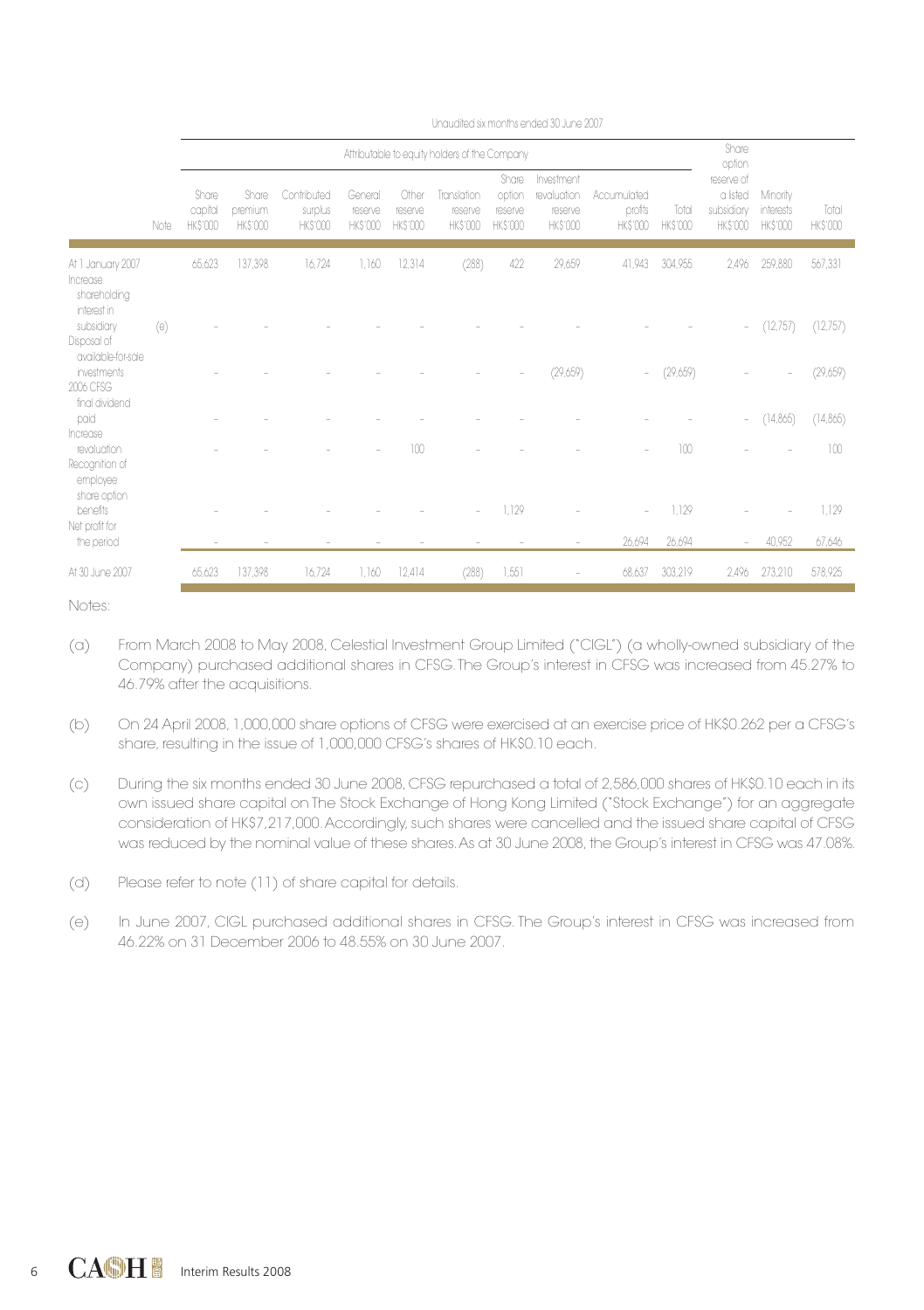Notes:

### (1) Basis of preparation

The unaudited consolidated results of the Group have been prepared in accordance with Hong Kong Financial Reporting Standards ("HKFRSs") and Hong Kong Accounting Standard ("HKAS") 34 "Interim Financial Reporting" issued by the Hong Kong Institute of Certified Public Accountants. In addition, the unaudited consolidated accounts include applicable disclosures required by the Rules Governing the Listing of Securities on the Stock Exchange ("Listing Rules") and by the Hong Kong Companies Ordinance.

The unaudited consolidated results for the six months ended 30 June 2008 have not been audited by the Company's auditor, but have been reviewed by the Company's audit committee.

### (2) Significant accounting policies

The accounting policies and methods of computation used in the preparation of these accounts are consistent with those used in the annual accounts for the year ended 31 December 2007.

The Group has not early applied the following new and revised standards and interpretations that have been issued but are not yet effective. The Group is in the process of making an assessment of the impact of these new and revised HKFRSs and HKASs upon initial application. However, the directors of the Company anticipate that the application of these new standards and interpretations will have no material impact on the financial position and financial results of the Group.

| HKAS 1 (Revised)     | Presentation of financial statements <sup>1</sup>                        |
|----------------------|--------------------------------------------------------------------------|
| HKAS 23 (Revised)    | Borrowing costs <sup>1</sup>                                             |
| HKAS 32              | Financial instruments: "Presentation" 1                                  |
| HKFRS 2              | Amendment "Share-based payment - Vesting conditions and cancellations" 1 |
| HKFRS 8              | Operating segments <sup>1</sup>                                          |
| $HK(IFRIC) - INT 13$ | Customer loyalty programmes <sup>2</sup>                                 |

1 Effective for annual periods beginning on or after 1 January 2009.

2 Effective for annual periods beginning on or after 1 July 2008.

#### (3) Revenue

|                                                                                                                                 | Unaudited<br>six months ended 30 June |                            |  |  |
|---------------------------------------------------------------------------------------------------------------------------------|---------------------------------------|----------------------------|--|--|
|                                                                                                                                 | 2008<br><b>HK\$'000</b>               | 2007<br><b>HKS'000</b>     |  |  |
| Fees and commission income<br>Online game subscription income<br>Licensing income<br>Sales of furniture and household goods and | 198,891<br>71,344<br>4.545            | 253.479<br>75.768<br>2.243 |  |  |
| trendy digital products, net of discounts and returns                                                                           | 437,151                               | 394.603                    |  |  |
|                                                                                                                                 | 711.931                               | 726.093                    |  |  |

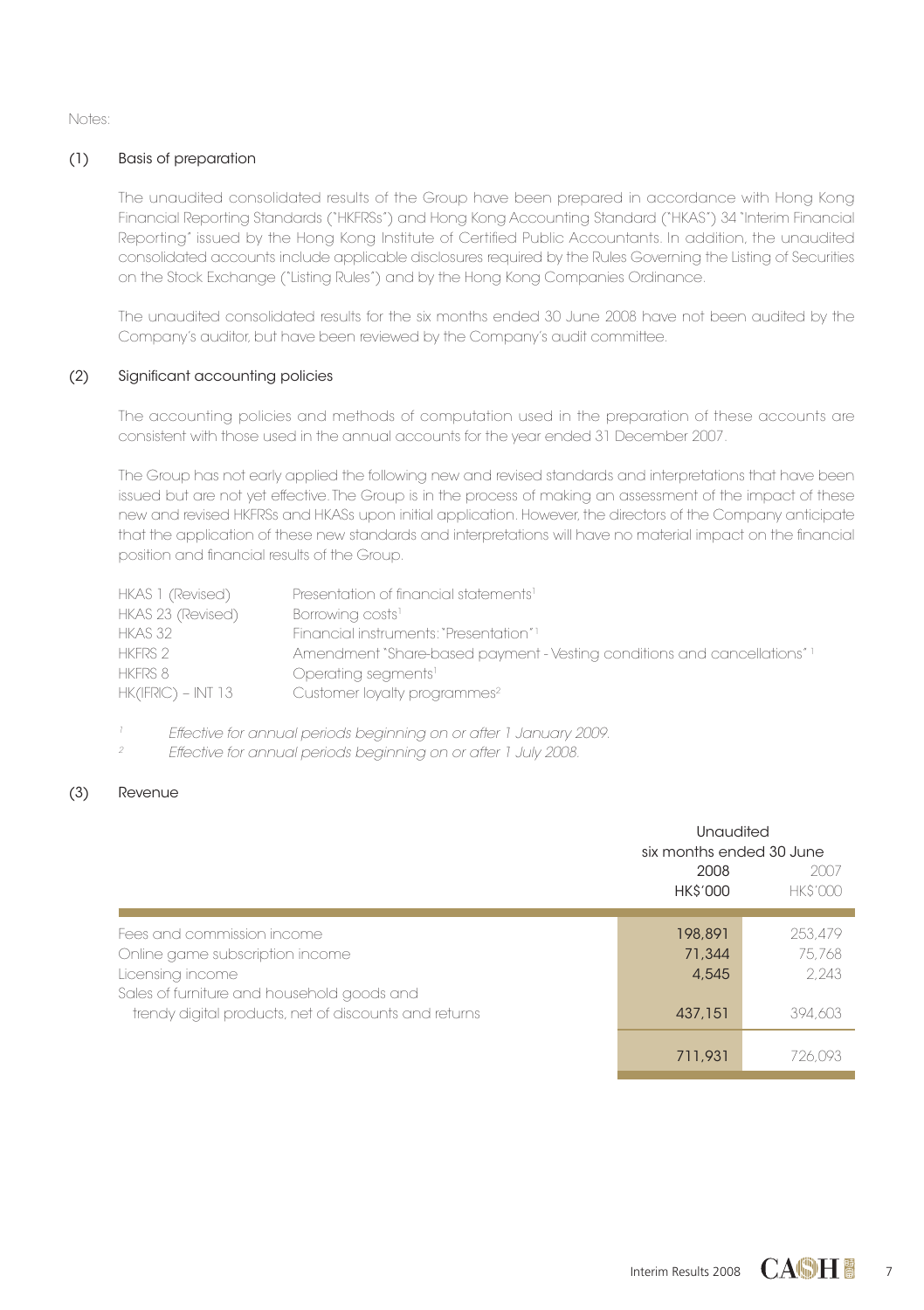#### (4) Business and geographical segments

#### Business segments

For management purposes, the Group is currently organised into three main operating divisions, namely, financial services, online game services and retailing. These divisions are the basis on which the Group reports its primary segment information.

Principal activities are as follows:

| Financial services   | Broking, financing, corporate finance services, wealth management and securities |
|----------------------|----------------------------------------------------------------------------------|
|                      | tradina                                                                          |
| Online game services | Provision of online game services, sales of online game auxiliary products and   |
|                      | licensing services                                                               |
| Retailina            | Sales of furniture and household goods and trendy digital products               |

Segment information about these businesses is presented as follows:

#### Income statement for the six months ended 30 June 2008

|                                                                                                                                                                         | Financial<br>services<br><b>HK\$'000</b> | Online game<br>services<br><b>HK\$'000</b> | Retailing<br><b>HK\$'000</b> | Consolidated<br><b>HK\$'000</b>              |
|-------------------------------------------------------------------------------------------------------------------------------------------------------------------------|------------------------------------------|--------------------------------------------|------------------------------|----------------------------------------------|
| Revenue                                                                                                                                                                 | 198,891                                  | 75,889                                     | 437,151                      | 711,931                                      |
| Segment profit (loss)                                                                                                                                                   | 42,401                                   | (42,077)                                   | (6, 458)                     | (6, 134)                                     |
| Net decrease in fair value on investments<br>held for trading<br>Gain on dilution of shareholding in<br>subsidiaries<br>Finance costs<br>Unallocated corporate expenses |                                          |                                            |                              | (54, 572)<br>42,256<br>(1, 382)<br>(33, 233) |
| Loss before taxation<br>Taxation charge                                                                                                                                 |                                          |                                            |                              | (53,065)<br>(4,892)                          |
| Loss for the period                                                                                                                                                     |                                          |                                            |                              | (57, 957)                                    |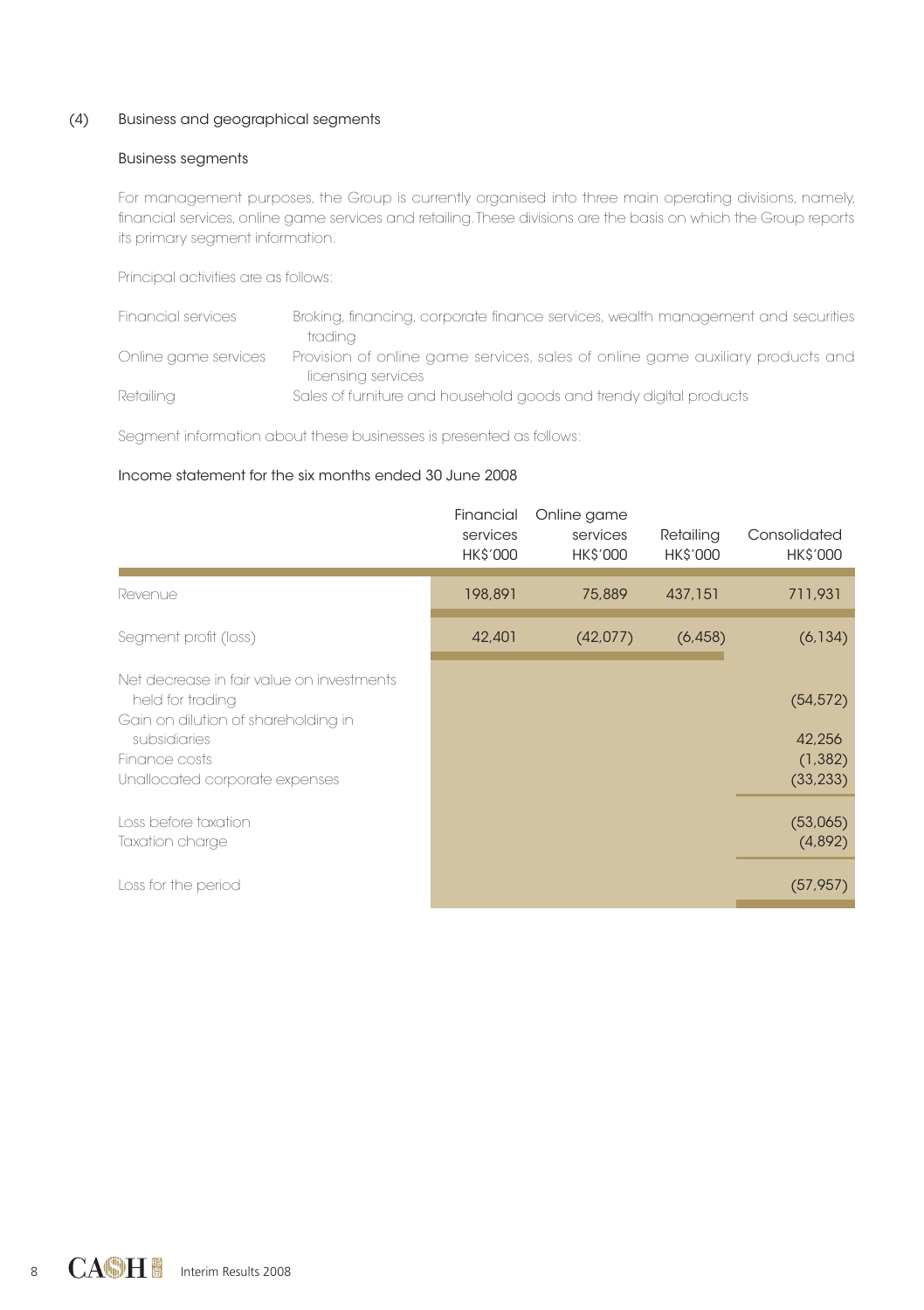#### Income statement for the six months ended 30 June 2007

|                                                                                                                  | Financial<br>services<br><b>HKS'000</b> | Online game<br>services<br><b>HKS'000</b> | Retailing<br><b>HK\$'000</b> | Consolidated<br><b>HKS'000</b> |
|------------------------------------------------------------------------------------------------------------------|-----------------------------------------|-------------------------------------------|------------------------------|--------------------------------|
| Revenue                                                                                                          | 253,479                                 | 78,011                                    | 394.603                      | 726,093                        |
| Segment profit (loss)                                                                                            | 76,204                                  | (7, 483)                                  | (15,682)                     | 53,039                         |
| Net increase in fair value on investments<br>held for trading<br>Finance costs<br>Unallocated corporate expenses |                                         |                                           |                              | 43.398<br>(1,980)<br>(16, 374) |
| Profit before taxation<br>Taxation charge                                                                        |                                         |                                           |                              | 78,083<br>(10, 437)            |
| Profit for the period                                                                                            |                                         |                                           |                              | 67.646                         |

### Geographical segments

The Group's operations are located in Hong Kong, the People's Republic of China ("PRC") and Taiwan. For the activities of financial services and retailing, they are mainly based in Hong Kong and the revenue of these activities are substantially derived from Hong Kong. The online game business activities are mainly based in the PRC and Taiwan and the revenue of these activities are derived mainly from the PRC and Taiwan.

|                            | <b>Unaudited</b><br>six months ended 30 June<br>2008 | 2007                        |
|----------------------------|------------------------------------------------------|-----------------------------|
|                            | <b>HK\$'000</b>                                      | <b>HK\$'000</b>             |
| Hong Kong<br>PRC<br>Taiwan | 631,649<br>59,075<br>21,207                          | 647,403<br>48,550<br>30,140 |
|                            | 711,931                                              | 726,093                     |

#### (5) Gain on dilution of shareholding in subsidiaries

Pursuant to the announcement made by the Company on 10 December 2007, Netfield Technology Limited ("Netfield"), a subsidiary of the Company, signed an agreement with an independent third party to issue 3.4% of the issued share capital of Netfield at a consideration of US\$6 million (approximately HK\$46,800,000). The transaction was completed in January 2008.

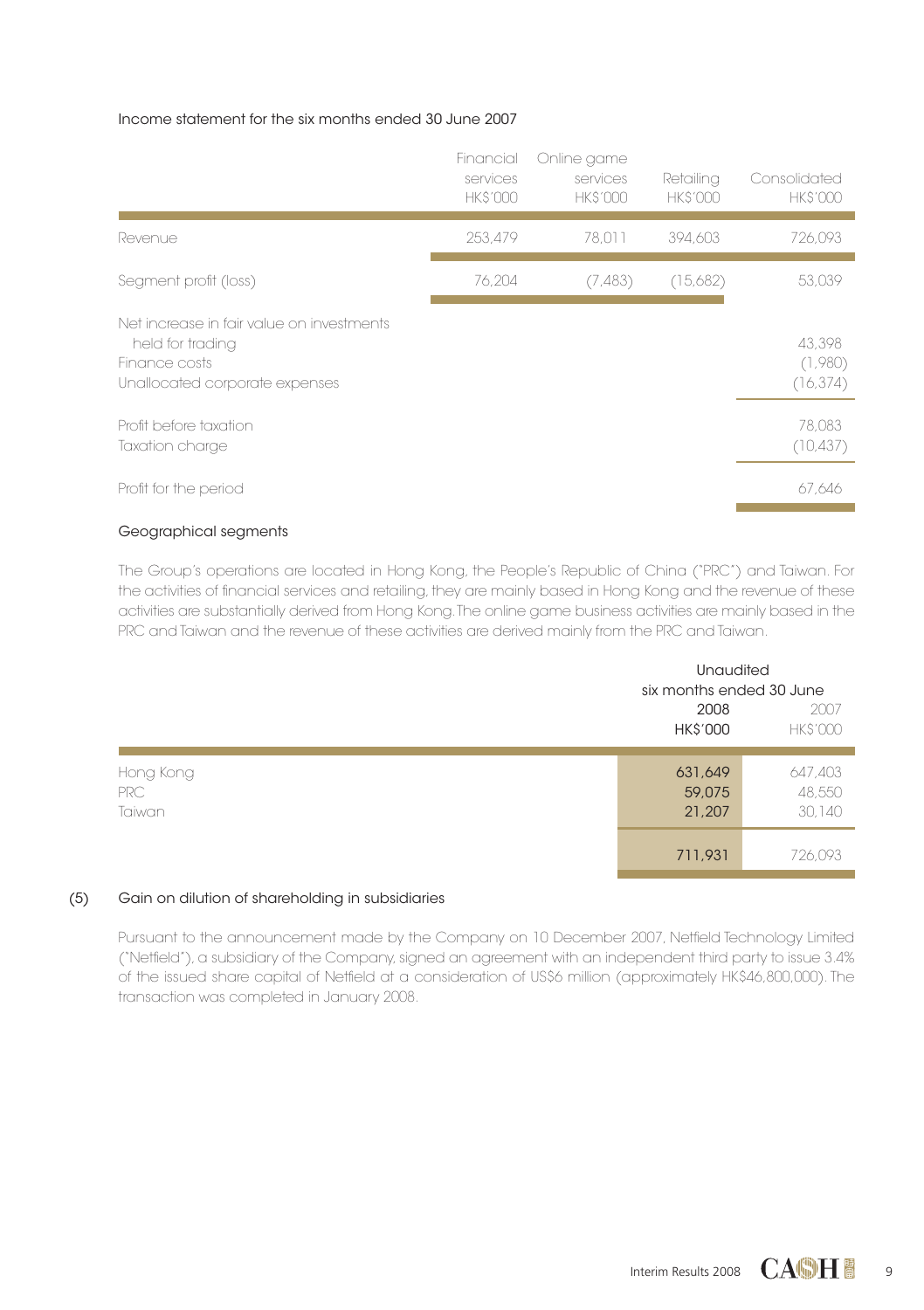|                                        |                         | <b>Unaudited</b><br>six months ended 30 June |  |  |
|----------------------------------------|-------------------------|----------------------------------------------|--|--|
|                                        | 2008<br><b>HK\$'000</b> | 2007<br><b>HK\$'000</b>                      |  |  |
| Profits tax:<br>$-$ PRC<br>- Hong Kong | -<br>4,892              | 137<br>10,300                                |  |  |
|                                        | 4,892                   | 10.437                                       |  |  |

Hong Kong profits tax is calculated at 16.5% (2007: 17.5%) on the estimated assessable profits for respective periods.

No provision for taxation has been made for the subsidiary operating in Taiwan as no assessable profit is arisen for the period.

#### (7) (Loss) Earnings per share

The calculation of basic and diluted (loss) earnings per share attributable to the ordinary equity holders of the Company for the six months ended 30 June 2008 together with the comparative figures for the prior period are based on the following data:

|                                                                                                                                                            | Unaudited<br>six months ended 30 June<br>2008<br><b>HK\$'000</b> | 2007<br><b>HKS'000</b> |
|------------------------------------------------------------------------------------------------------------------------------------------------------------|------------------------------------------------------------------|------------------------|
| (Loss) Profit for the purpose of basic and diluted (loss) earnings per share<br>(Loss) Profit for the period attributable to equity holders of the Company | (80, 281)                                                        | 26.694                 |
|                                                                                                                                                            | <b>Unaudited</b><br>six months ended 30 June<br>2008             | 2007<br>(Restated)     |
| Number of shares                                                                                                                                           |                                                                  |                        |
| Weighted average number of ordinary shares for the purpose<br>of basic (loss) earnings per share                                                           | 181,905,148                                                      | 131.245.148            |
| Effect of dilutive potential ordinary shares assumed exercise<br>of share options                                                                          | 3.690.330                                                        | 2.303.342              |
| Weighted average number of ordinary shares for the purpose<br>of diluted (loss) earnings per share                                                         | 185,595,478                                                      | 133.548.490            |

The weighted average number of ordinary shares for the purpose of basic and diluted loss per share has been adjusted for the effects of the share consolidation on 10 June 2008.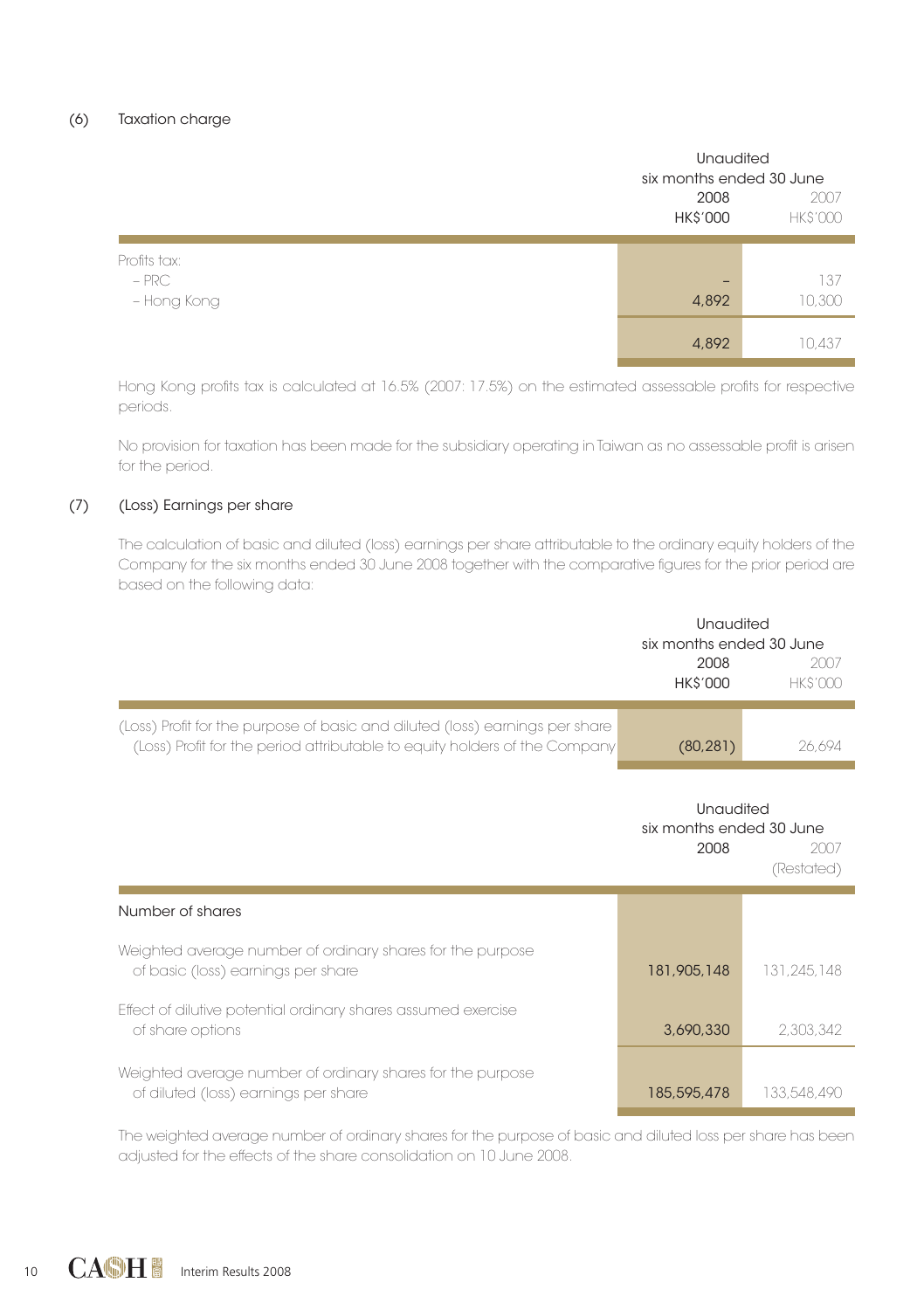|                                                                                                                                                                         | 30 June<br>2008<br>(Unaudited)<br><b>HK\$'000</b> | 31 December<br>2007<br>(Audited)<br><b>HKS'000</b> |
|-------------------------------------------------------------------------------------------------------------------------------------------------------------------------|---------------------------------------------------|----------------------------------------------------|
| Account receivables arising from the business of dealing in<br>securities and equity options:<br>Clearing houses, brokers and dealers<br>Cash clients<br>Margin clients | 47,809<br>142.562<br>294.612                      | 216.343<br>166.310<br>449.162                      |
| Account receivables arising from the business of dealing in futures<br>and options:<br>Clients<br>Clearing houses, brokers and dealers                                  | 110.234                                           | 68<br>93.032                                       |
| Commission receivables from brokerage of mutual funds and<br>insurance-linked investment plans and products                                                             | 3.556                                             | 5.238                                              |
| Account receivables arising from the business of provision of<br>corporate finance services                                                                             | 1.492                                             | 1.442                                              |
| Account receivables arising from the business of provision of<br>online game services                                                                                   | 10,180                                            | 6.995                                              |
| Trade debtors arising from retailing business                                                                                                                           | 1.411                                             | 408                                                |
|                                                                                                                                                                         | 611.856                                           | 938.998                                            |

The settlement terms of account receivables arising from the business of dealing in securities and equity options are two days after trade date, and account receivables arising from the business of dealing in futures and options are one day after trade date.

In respect of the commission receivables from brokerage of mutual funds and insurance-linked investment plans and products, account receivables arising from the business of provision of corporate finance services and online game services and trade debtors arising from retailing business, the Group allows a credit period of 30 to 90 days. The aged analysis is as follows:

|                                                       | 30 June<br>2008<br>(Unaudited)<br><b>HK\$'000</b> | 31 December<br>2007<br>(Audited)<br><b>HK\$'000</b> |
|-------------------------------------------------------|---------------------------------------------------|-----------------------------------------------------|
| 0-30 days<br>31-60 days<br>61-90 days<br>Over 90 days | 7,341<br>1,213<br>5,507<br>2,578                  | 9,967<br>1,192<br>1,730<br>1,194                    |
|                                                       | 16,639                                            | 14,083                                              |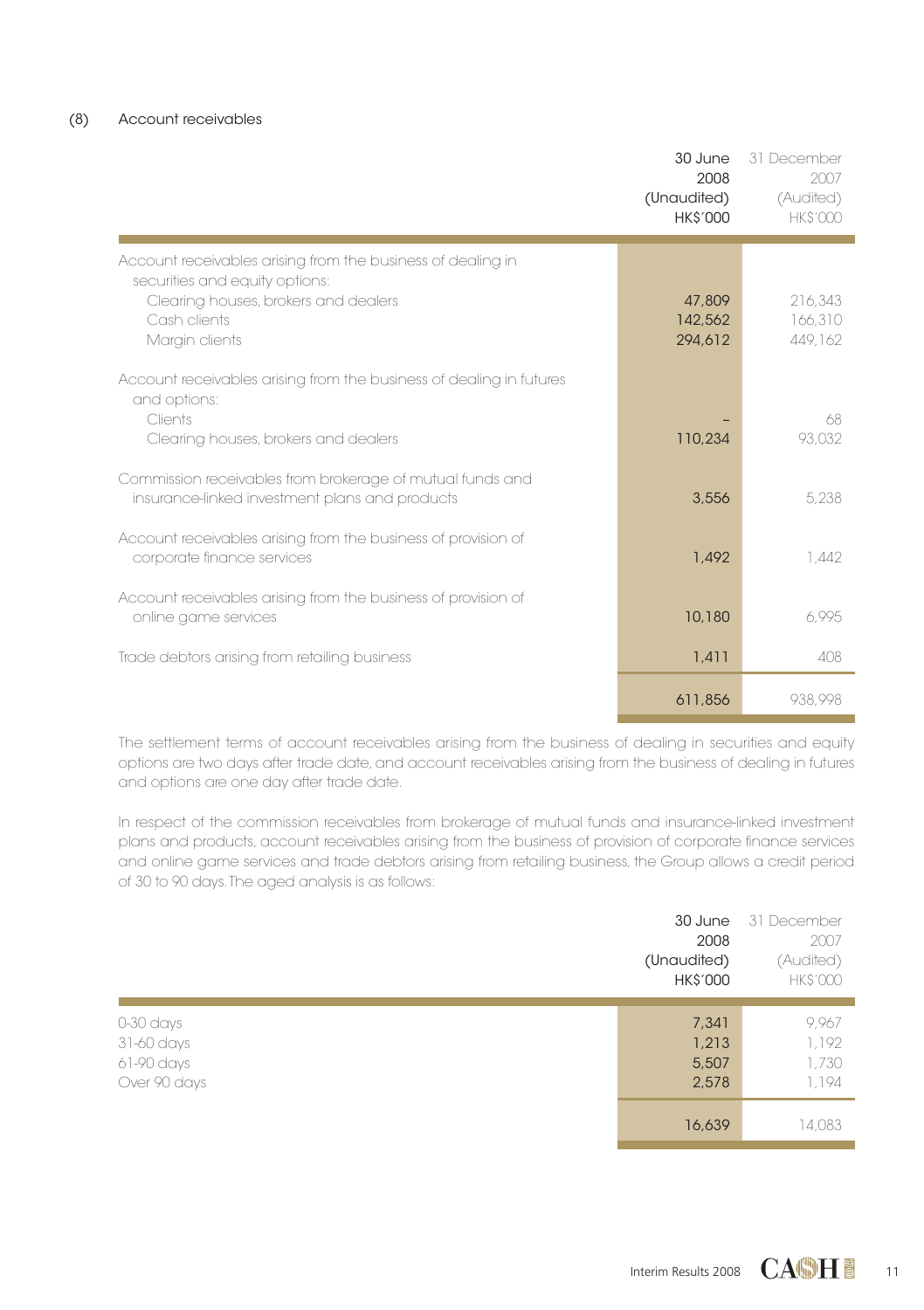Loans to margin clients are secured by clients' pledged securities, repayable on demand and bear interest at commercial rates. No aged analysis is disclosed as in the opinion of directors of the Company, the aged analysis does not give additional value in view of the nature of business of share margin financing.

Included in accounts receivable from margin clients arising from the business of dealing in securities are amounts due from certain related parties, the details of which are as follows:

| Name                                    | Balance at<br>1 January 2008<br><b>HKS'000</b> | Balance at<br>30 June 2008<br><b>HKS'000</b> | Maximum amount<br>outstanding during<br>the period<br><b>HKS'000</b> | Market value of<br>pledged securities<br>at fair value at<br>30 June 2008<br><b>HKS'000</b> |
|-----------------------------------------|------------------------------------------------|----------------------------------------------|----------------------------------------------------------------------|---------------------------------------------------------------------------------------------|
| Directors of the Company                |                                                |                                              |                                                                      |                                                                                             |
| Mr Law Ping Wah Bernard and associates  | -                                              | $\overline{\phantom{m}}$                     | 15.401                                                               |                                                                                             |
| Mr Wong Kin Yick Kenneth and associates | 1.678                                          | 1.094                                        | 16.031                                                               | 1,806                                                                                       |
| Substantial shareholder of the Company  |                                                |                                              |                                                                      |                                                                                             |
| Mr Kwan Pak Hoo Bankee and associates   |                                                | 217                                          | 1.793                                                                | 7.901                                                                                       |

Note: Associates are defined in accordance with the Listing Rules.

The above balances are repayable on demand and bear interest at commercial rates which are similar to the rates offered to other margin clients.

#### (9) Account payables

|                                                                                                                                                                      | 30 June<br>2008<br>(Unaudited)<br><b>HK\$'000</b> | 31 December<br>2007<br>(Audited)<br><b>HKS'000</b> |
|----------------------------------------------------------------------------------------------------------------------------------------------------------------------|---------------------------------------------------|----------------------------------------------------|
| Account payables arising from the business of dealing in securities<br>and equity options:<br>Cash clients<br>Margin clients<br>Clearing houses, brokers and dealers | 585,134<br>141,856<br>97.709                      | 963.379<br>255.425                                 |
| Account payables to clients arising from the business of dealing in<br>futures and options                                                                           | 201.220                                           | 151,097                                            |
| Account payables to clients arising from the business of dealing in<br>leveraged foreign exchange contracts                                                          | 9,196                                             | 9.620                                              |
| Account payables arising from the business of the online game services                                                                                               | 41,890                                            | 6,368                                              |
| Trade creditors arising from retailing business                                                                                                                      | 158,899                                           | 125.775                                            |
|                                                                                                                                                                      | 1,235,904                                         | 1,511,664                                          |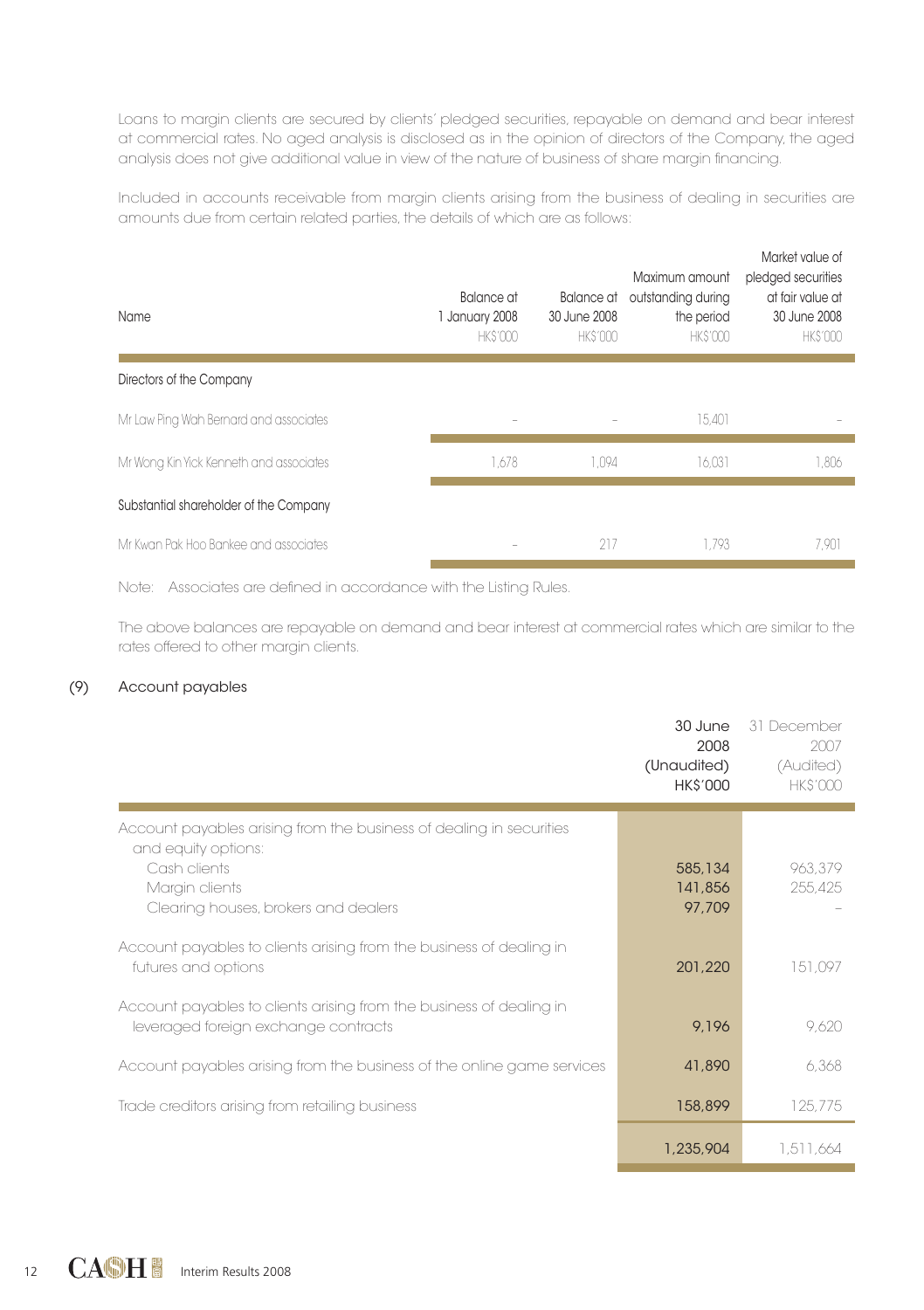The settlement terms of account payables arising from the business of dealing in securities are two days after trade date. Except for the amount payables to margin clients, the age of these balances is within 30 days.

Amounts due to margin clients are repayable on demand. No aged analysis is disclosed as in the opinion of directors of the Company, the aged analysis does not give additional value in view of the nature of business of share margin financing.

Account payables to clients arising from the business of dealing in futures and options and leveraged foreign exchange contracts are margin deposits received from clients for their trading of these contracts. The excesses of the outstanding amounts over the required margin deposits stipulated are repayable to clients on demand. No aged analysis is disclosed as in the opinion of directors of the Company, the aged analysis does not give additional value in view of the nature of these businesses.

The following is an aged analysis of trade creditors arising from the business of the online game services and retailing business at the balance sheet date:

|                                                       | 30 June<br>2008<br>(Unaudited)<br><b>HK\$'000</b> | 31 December<br>2007<br>(Audited)<br><b>HK\$'000</b> |
|-------------------------------------------------------|---------------------------------------------------|-----------------------------------------------------|
| 0-30 days<br>31-60 days<br>61-90 days<br>Over 90 days | 74,804<br>60,494<br>43,335<br>22,156              | 60,842<br>32,772<br>22,897<br>15,632                |
|                                                       | 200,789                                           | 132.143                                             |

#### (10) Financial risk management objectives and policies

The Group's major financial instruments include equity investments, statutory and other deposits, bank balances and cash, deposits with brokers, borrowings, account receivables, other receivables, loan receivables, loan to an associate, account payables, other payables, derivative financial instruments and loan from a minority shareholder. The risks associated with these financial instruments and the policies on how to mitigate these risks are set out below. The management manages and monitors these exposures to ensure appropriate measures are implemented on a timely and effective manner.

#### Market risk

#### Equity price risk

The Group is exposed to equity price risk through its listed investments held for trading and available-for-sale investments. The directors of the Company manage the exposure by closely monitoring the portfolio of equity investments.

#### Equity price sensitivity

The sensitivity analysis below has been determined based on the exposure to equity price risks at the reporting date. A 10 percent change is used when reporting equity price risk internally to key management personnel and represents management's assessment of the reasonably possible change in equity price.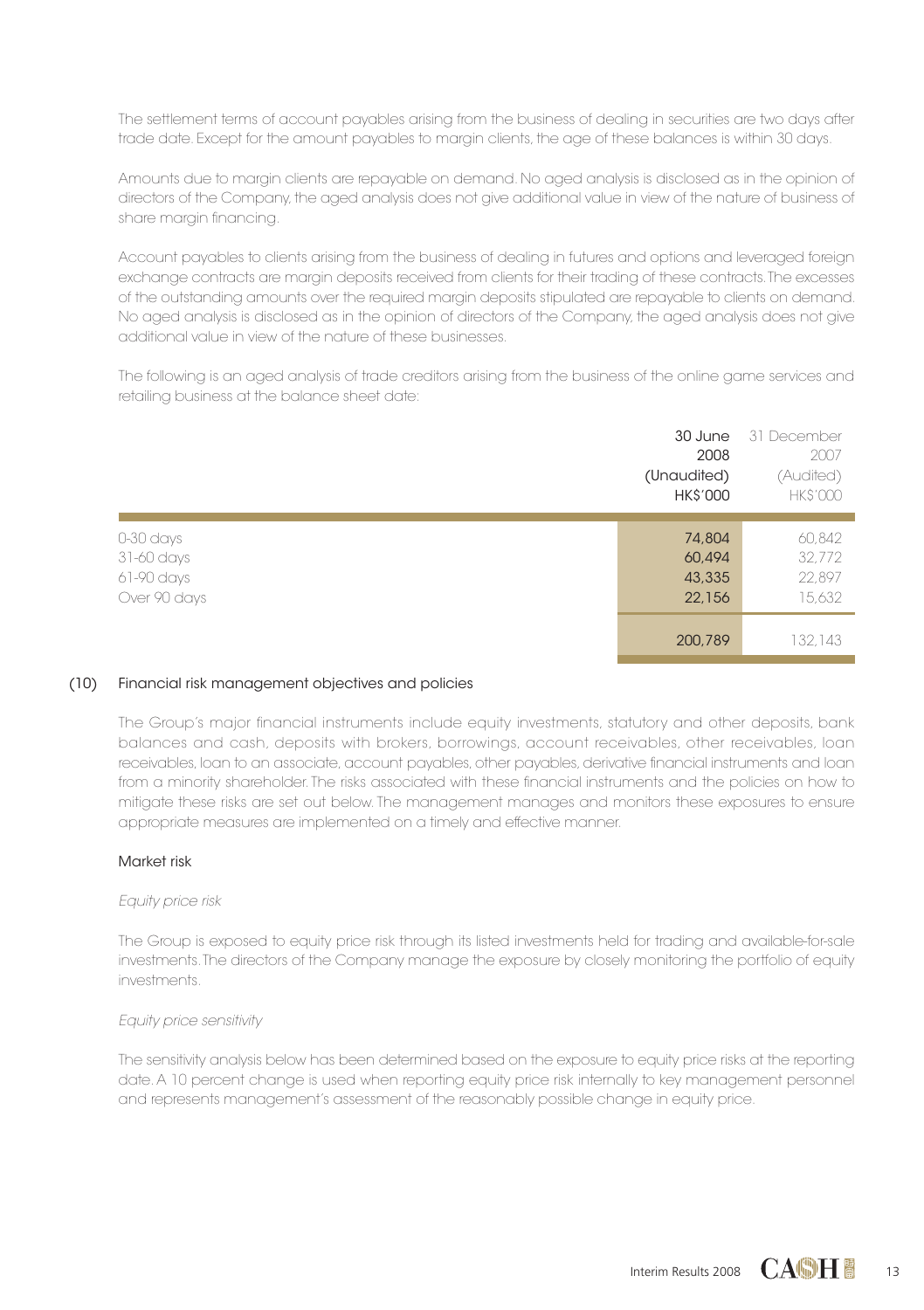For the period ended 30 June 2008, if the market bid prices of the listed investments had been 10 percent higher/lower, the Group's results for the period would increase/decrease by HK\$14.9 million (2007: HK\$6 million). This is mainly attributable to the changes in fair values of the listed investments held for trading and available-for-sale investment.

In management's opinion, the sensitivity analysis is unrepresentative of the inherent equity price risk as the period end exposure does not reflect the exposure during the period. During the period, the portfolio of the equity investments fluctuated.

#### Interest rate risk

The Group is exposed to fair value interest rate risk in relation to fixed-rate loan receivables. The Group is exposed to cash flow interest rate risk in relation to variable-rate bank borrowings, loan receivables, loans to margin clients and bank balances.

The Group currently does not have a cash flow interest rate hedging policy. However, management closely monitors its exposure to future cash flow risk as a result of change on market interest rate and will consider hedging changes in market interest rates should the need arise. A 100 basis point change is used when reporting cash flow interest rate risk internally to key management personnel and represents management's assessment of the reasonably possible change in interest rates.

The Group's exposures to interest rates on financial assets and financial liabilities are detailed in the liquidity risk management section of this note. The Group's cash flow interest rate risk is mainly concentrated on the fluctuation of Prime Rate and HIBOR arising from the Group's variable interest rate instruments.

For the period ended 30 June 2008, if the interest rate of variable rate bank borrowings, loan receivables, loans to margin clients and bank balances had been 100 basis point higher/lower and all other variables were held constant, the Group's results for the period would increase/decrease by HK\$8,468,000 (2007: HK\$5,028,000).

#### Foreian currency risk

Foreign exchange risk is the risk of loss due to adverse movements in foreign exchange rate relating to foreign currency denominated account receivables with foreign brokers and bank balances, sales and purchases. The management monitors foreign exchange exposure and will consider hedging significant foreign exposure should the need arise.

More than 90% of financial assets and financial liabilities of the Group are denominated in United States Dollar ("US\$") or Hong Kong Dollars ("HK\$"). As HK\$ is pegged to US\$, the Group does not expect any significant movements in the US\$/HK\$ exchange rates. No foreign currency sensitivity is disclosed as in the opinion of directors, the foreign currency sensitivity does not give additional value in view of insignificant movement in the US\$/HK\$ exchange rates and insignificant exposure of other foreign currencies as at the balance sheet date.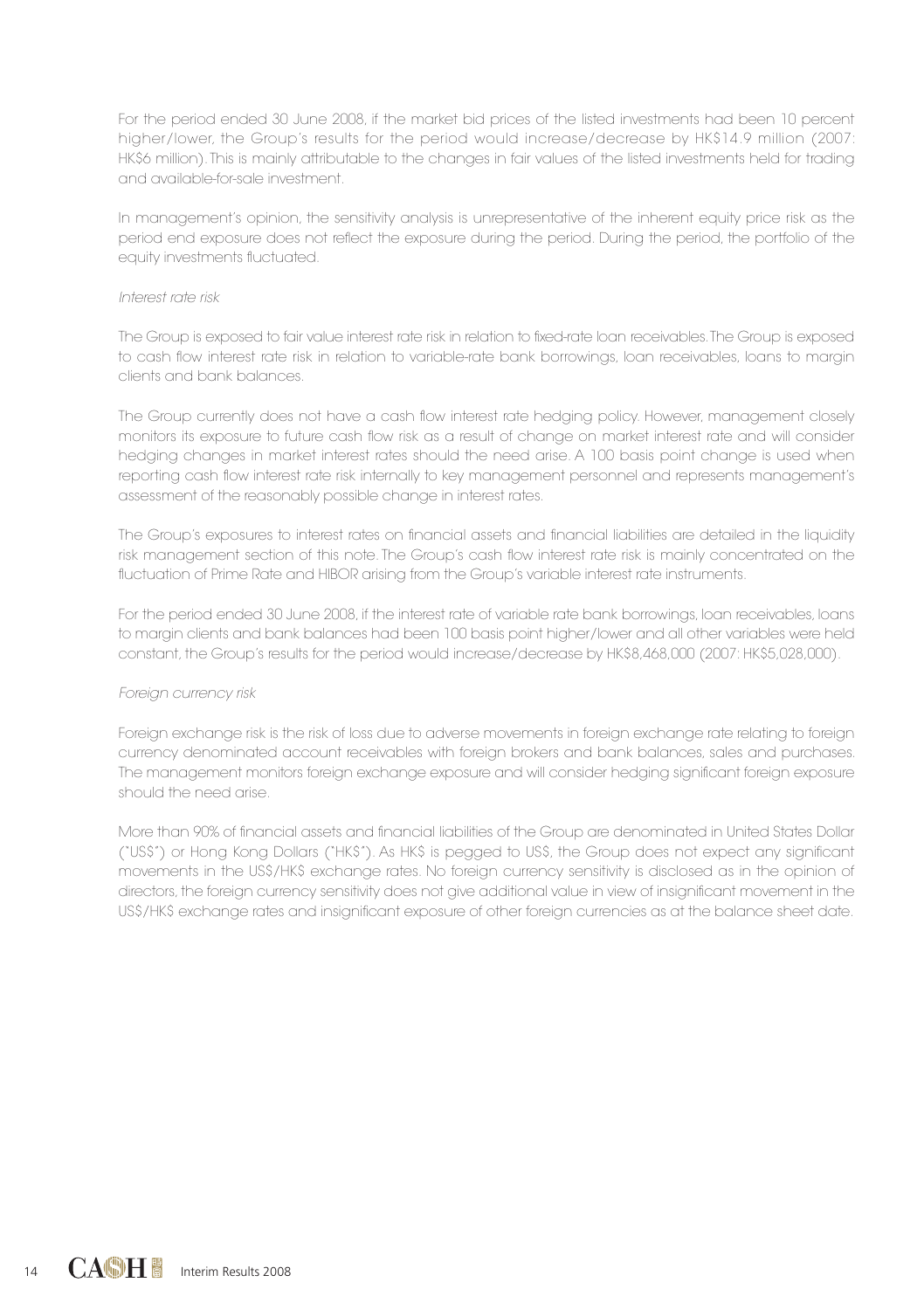#### Credit risk

The Group's maximum exposure to credit risk which will cause a financial loss to the Group in the event of the counterparties failure to perform their obligations as at the balance sheet dates in relation to each class of recognised financial assets is the carrying amount of those assets as stated in the consolidated balance sheet.

In order to minimise the credit risk on brokerage and financing operations, the Credit and Risk Management Committee is set up to compile the credit and risk management policies, to approve credit limits and to determine any debt recovery action on those delinquent receivables. With regard to provision of online game services, the Group has delegated a team responsible for determination of credit limits and other monitoring procedures to ensure that follow-up action is taken to recover overdue debts. In addition, the Group reviews the recoverable amount of each individual trade debt at each balance sheet date to ensure that adequate impairment losses are made for irrecoverable amounts. In this regard, the directors of the Company consider that the Group's credit risk is significantly reduced.

The Group has significant concentration of credit risk on loan receivables and receivable for disposal of an associate as the credit risk are mainly attributable from certain limited counterparties. Other than the aforesaid, there is no significant concentration of credit risk in trade debtors as the exposure spread over a number of counterparties and customers.

Bank balances and deposits are placed in various authorised institutions and the directors of the Company consider the credit risk of such authorised institutions is low.

#### Liquidity risk

As part of ordinary broking activities, the Group is exposed to liquidity risk arising from timing difference between settlement with clearing houses or brokers and clients. To address the risk, treasury team works closely with the settlement division on monitoring the liquidity gap. In addition, for contingency purposes, clean loan facilities are put in place.

For retailing and online game services activities, the Group monitors and maintains a level of cash and cash equivalents deemed adequate by the management to finance the operations and mitigate the effects of fluctuations in cash flows. The management monitors the utilisation of borrowings and ensures compliance with loan covenants.

In the management of liquidity risk, the Group monitors and maintains adequate cash and cash equivalents by continuously monitor forecast and actual cash flows and matching the maturity profiles of certain financial assets classified as loans and receivables mainly relating to the financial services business.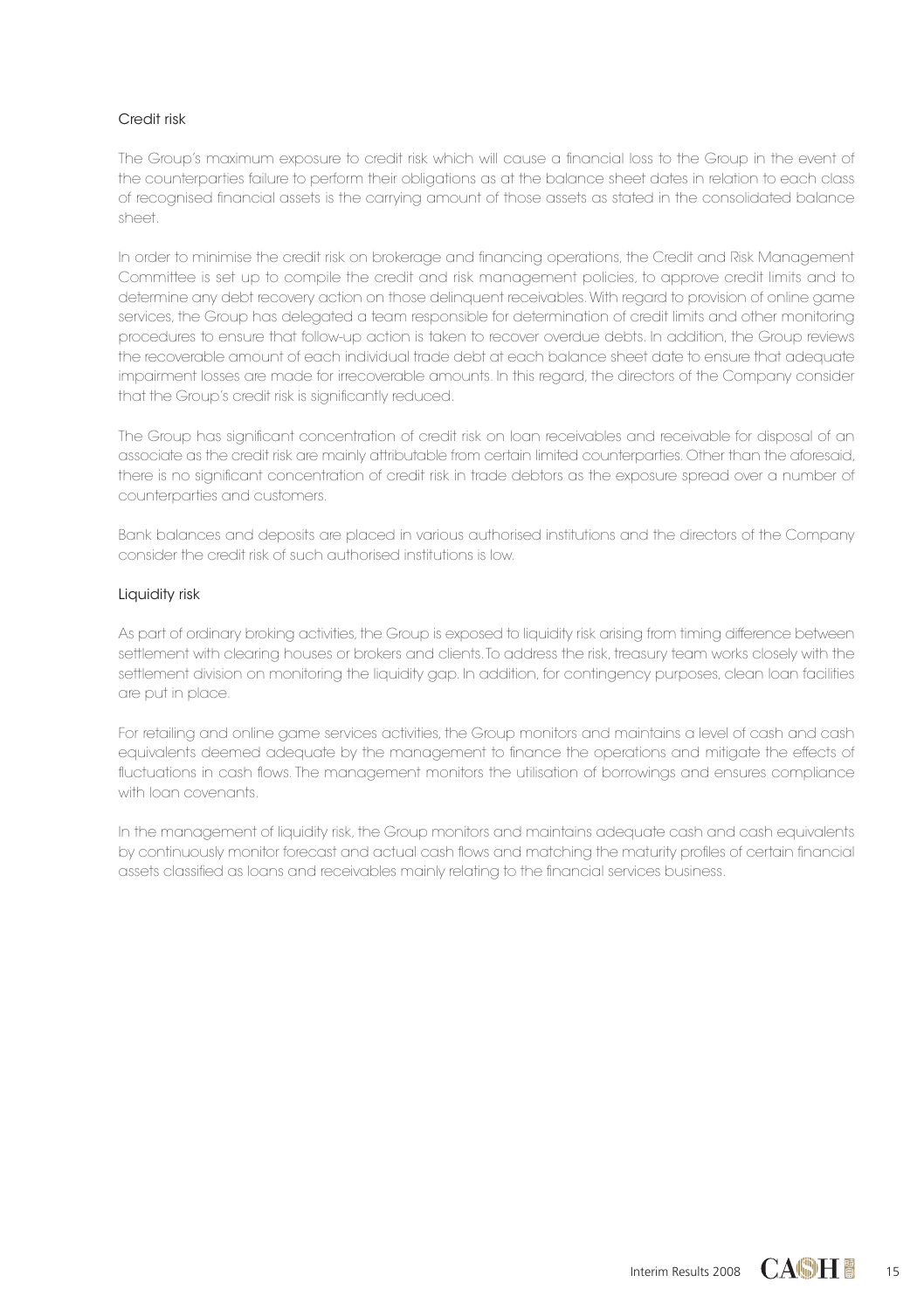#### (11) Share capital

|                                                                                                                    | Notes | Number of<br>shares<br>1000 | Amount<br><b>HKS'000</b> |
|--------------------------------------------------------------------------------------------------------------------|-------|-----------------------------|--------------------------|
| Authorised:<br>Ordinary shares of HK\$0.10 each at 1 January 2008<br>and 30 June 2008                              |       | 3,000,000                   | 300,000                  |
| Issued and fully paid:<br>Ordinary shares of HK\$0.10 each at 1 January 2008<br>Reduced due to Share Consolidation | (a)   | 902.526<br>(722,021)        | 90.253                   |
| Ordinary shares of HK\$0.50 each<br>Reduced due to Capital Reduction                                               | (a)   | 180.505                     | 90.253<br>(72, 202)      |
| Ordinary shares of HK\$0.10 each at 30 June 2008                                                                   |       | 180.505                     | 18.051                   |

Note:

- (a) Pursuant to a special resolution passed by the shareholders at the annual general meeting of the Company held on 6 June 2008, the Company:
	- (i) consolidated every 5 issued shares of HK\$0.10 each in the issued share capital of the Company to 1 share of HK\$0.50 each ("Consolidated Shares") ("Share Consolidation");
	- (ii) reduced the issued share capital by cancelling paid up capital to the extent of HK\$0.40 on each of the Consolidation Shares in issue ("Capital Reduction"); and
	- (iii) transferred the credit amount arising from the Capital Reduction of approximately HK\$72,202,000 to the contributed surplus account.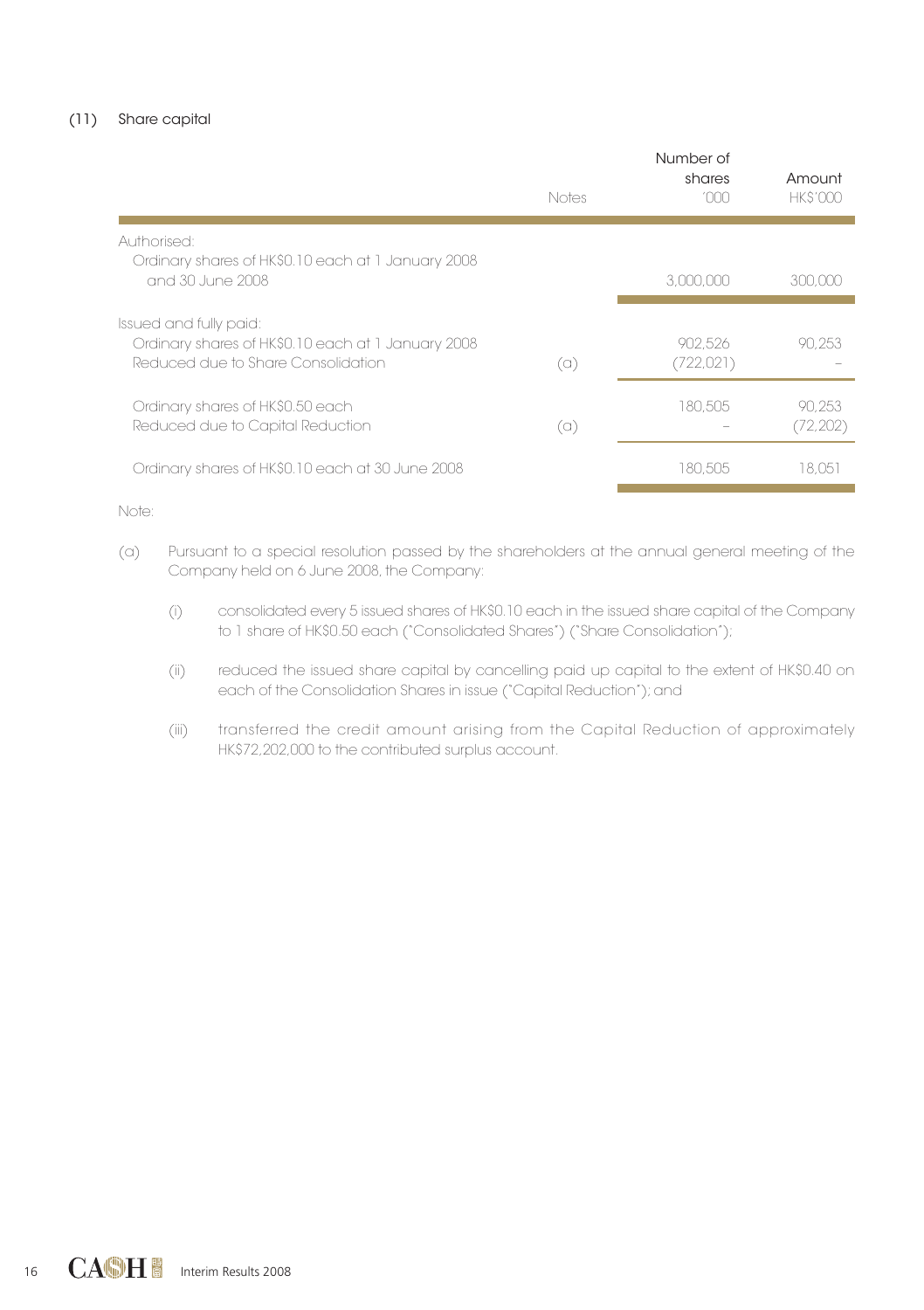#### (12) Contingent liabilities

#### Company and subsidiaries

- (a) During the year ended 31 December 2005, Theodore J Marr ("Marr") filed a cross-summons with the California court in the United States of America against the Company and others alleging breaches of fiduciary duties and/or fraudulent conveyances. Marr's claims in the cross-summons against the Company included US\$900,000 (equivalent to approximately HK\$7,020,000) arising out of an employment contract between Marr and ILUX Corporation ("ILUX"), a subsidiary of the Company, US\$15,000,000 (equivalent to approximately HK\$117,000,000) arising out of the dissolution of ILUX. exemplary and punitive damages of not less than US\$5,000,000 (equivalent to approximately HK\$39,000,000) in respect of each of Marr's causes of action against cross-complainants, and interest. In August 2006, the Company made an application to the California court for the breach of fiduciary duties cause of action against the Company to be dismissed on the ground that Marr lacks standing to assert this cause of action, and in September 2006 the California court dismissed the breach of fiduciary duty claim against the Company. No court decision has been rendered yet in respect of Marr's other causes of action against the Company. No provision has been made in the consolidated financial statements as in the opinion of the directors, the potential liability arisen from the case is remote.
- (b) On 11 May 2006, Hallmark Cards, Incorporated ("Petitioner") filed a petition for a winding-up order against Cosmos Global Limited ("CGL"), a subsidiary of the Company, under which the Petitioner claimed that CGL was indebted to the Petitioner for a sum of US\$41,591.23 (equivalent to approximately HK\$324,000) and interest accrued thereon. A winding-up order was made by a master of the High Court on 2 August 2006. Provisional liquidator has been appointed by the court to manage the affairs of CGL on the same date and CGL is now in the process of liquidation.
- (c) In 2003, Ka Chee Company Limited instituted a winding-up proceedings against Celestial (International) Securities & Investment Limited ("CISI"), a subsidiary of the Company, for an amount of HK\$1,662,598. A winding-up order was made by the court, the liquidator has been appointed to windup CISI, and the winding-up procedure is still in progress. Provision, which in the opinion of the directors of the Company is adequate, has already been made for the claim.

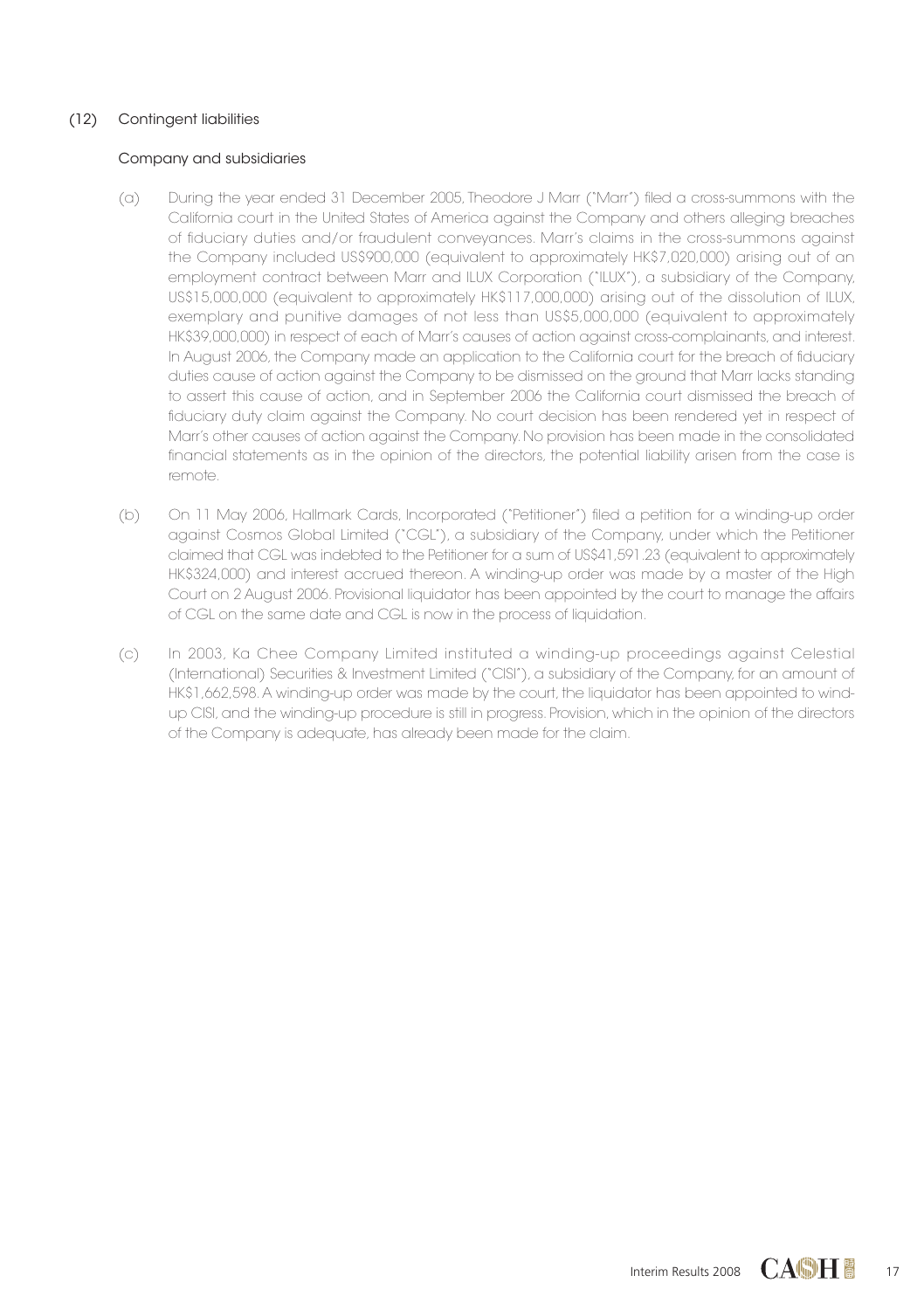#### (13) Related party transactions

The Group had the following significant transactions with related parties during the period:

|                                                                                                      | Unaudited<br>six months ended 30 June<br>2008 |          |                        |
|------------------------------------------------------------------------------------------------------|-----------------------------------------------|----------|------------------------|
|                                                                                                      | Notes                                         | HK\$'000 | 2007<br><b>HKS'000</b> |
| Commission and interest income received from the following<br>substantial shareholder of the Company | (a)                                           |          |                        |
| Mr Kwan Pak Hoo Bankee and associates                                                                |                                               | 58       | 189                    |
| Commission and interest income received from the                                                     |                                               |          |                        |
| following directors of the Company<br>Mr Lin Che Chu George and associates                           | (b)                                           | 7        | 118                    |
| Mr Law Ping Wah Bernard and associates                                                               |                                               | 26       | 204                    |
| Mr Wong Kin Yick Kenneth and associates                                                              |                                               | 77       | 225                    |
|                                                                                                      |                                               | 110      | 547                    |

Notes:

- (a) During the six months ended 30 June 2008, the Group received commission and interest income from margin financing of approximately HK\$58,000 (2007: HK\$189,000) from substantial shareholder of the Company.
- (b) During the six months ended 30 June 2008, the Group received commission and interest from margin financing of approximately HK\$110,000 (2007: HK\$547,000) from certain directors of the Company.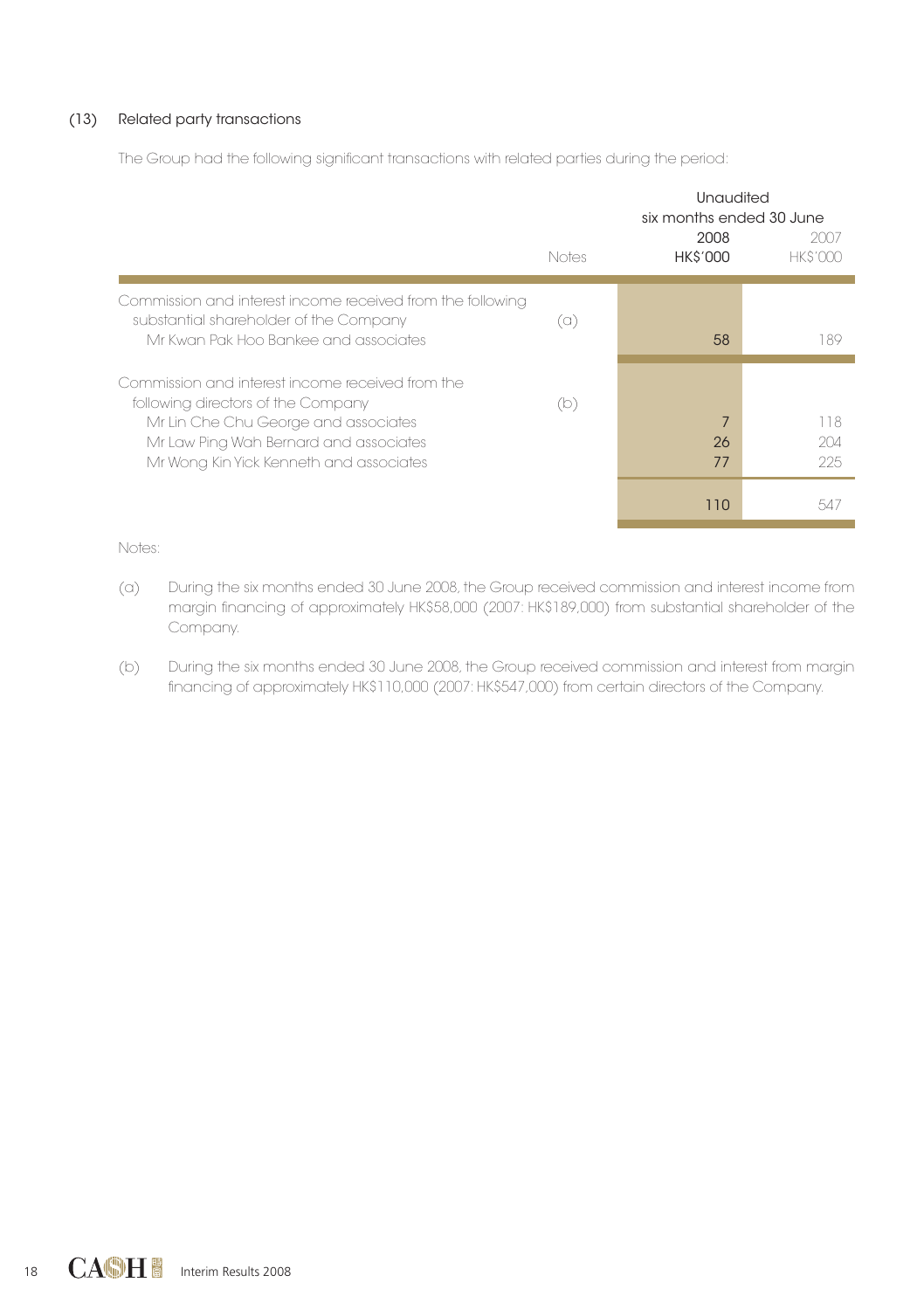# **Dividend**

The Board does not recommend the payment of any dividend for the six months ended 30 June 2008 (2007: Nil).

## Review and Prospects

## Financial Review

## Financial Performance

For the six months ended 30 June 2008, the Group recorded revenue of HK\$711.9 million as compared to HK\$726.1 million for the same period last year. The decrease in revenue was mainly due to a drop in financial services income recorded by the Group's financial services division (CFSG) in the current period under review. CFSG's operating profit decreased to HK\$42.4 million for the six-month period from HK\$76.2 million for the last corresponding period. Overall, the Group recorded a net loss attributable to shareholders of HK\$80.3 million after taking into account the operating profit of CFSG, the operating losses of its online game business (Moli Group, the holding company being Netfield) and retail management business (CRMG) and the realised and unrealised losses on investments.

Financial Services – CASH Financial Services Group ("CFSG")

For the six months ended 30 June 2008, CFSG achieved a net operating profit of HK\$42.4 million as compared to HK\$76.2 million as recorded in the same period last year. Such a decrease was mainly attributable to a drop in the recorded revenue for the first half of the year and its failure to recognise the similar gain on disposal of the discontinued operation that was posted in the first half of 2007.

CFSG recorded revenue from its financial services of HK\$198.9 million for the period as compared to HK\$253.5 million for the same period last year. The decrease was attributable to the reduction in both the commission income generated from the Group's brokerage business and interest income from its financing activities, which had in turn resulted from the weak investors' sentiment and the lack of mega IPO activities in the midst of the worsening US sub-prime credit crisis since late last year, followed by the downturn in both the local and global economies in the current year.

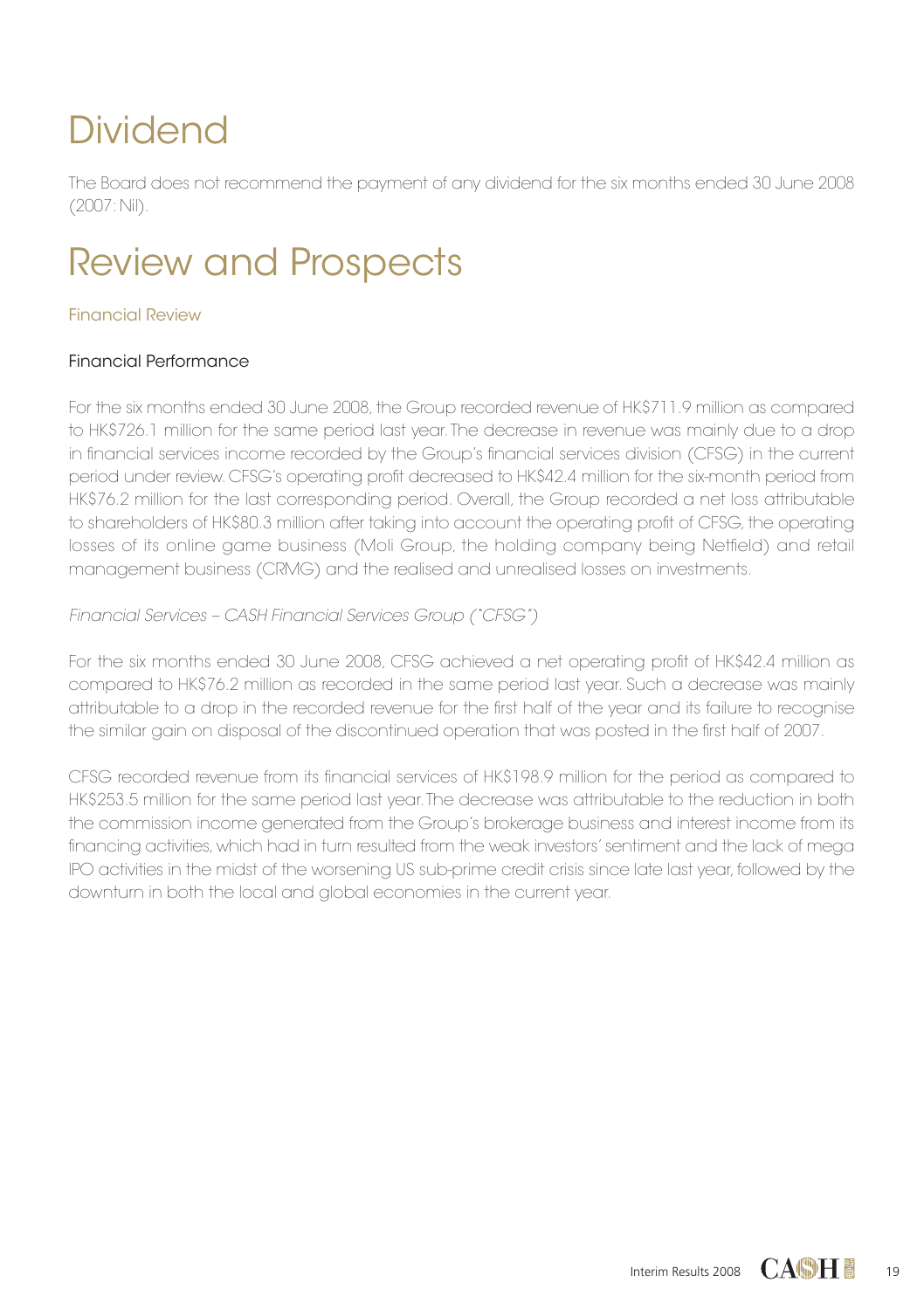## Retail Management – CASH Retail Management Group ("CRMG")

CRMG recorded a net operating loss for the six months ended 30 June 2008 even though Pricerite recorded an operating profit of HK\$12.9 million for the period under review. Thanks to the solid labour market conditions, the overall consumer spending had not been severely affected by the recent financial market turbulence and economic slowdown. During the first half of the year, Pricerite recorded a mild growth in revenue to HK\$363.6 million for the current period (2007: HK\$309.8 million) while still being able to maintain decent gross profit margins for the household products amid the rising merchandising costs brought about by the galloping inflation at home and abroad. The mild growth in the operating profit had reflected Pricerite's consistent improvement in its services and products quality and operational effectiveness, including the continued overhaul brand rejuvenation for its retail network since late last year. LZ LifeZtore, the Group's chain stores for retailing lifestyle household products in China, still recorded an operating loss during the period under review. While still in the process of refining the business model, LZ LifeZtore continued to revamp its merchandise mix and to enhance the brand value of its chain stores in Shanghai. In pursuit of the long-term expansion strategy of its retail business in the PRC market, the Group had planned to open a new store in the city in the second half of the year.

## Online Game Business – Moli Group

For the six months ended 30 June 2008, Moli Group recorded a net operating loss of HK\$42.1 million. The net loss was mainly attributable to the decrease in revenue during the period under review. The heavy snowstorms in the beginning of this year and the earthquake in Sichuan province in May had caused a sudden decrease in the number of new registered and active players. Moli Group's gaming operation was suspended as the game servers were closed down during the national mourning period for the victims in Sichuan earthquake. Moli Group had decided to postpone the commercial operation of "Radiant Arcana", which is the major game this year, because of the aforesaid suspension of gaming operations. As such, the scheduled investments in commercial advertising could not achieve the expected performance. Also, Moli Group has suffered the setbacks from the negative impact of illegal private servers, which is a heavy problem in the online gaming industry. The revenue from operations in Moli Group's gaming servers was severely hit. Having suffered the setbacks in the first half of the year, Moli Group will continue to launch new games, either developed in-house or licensed from local or overseas developers, on a regular basis on various styles of storylines and designs to expand and diversify its game portfolio. Moli Group will launch strict measures to combat the operations of illegal private servers to secure the stability of Moli Group's normal operations. We believe that Moli Group will substantially generate scaleable income contributions to the Group for the years to come.

## Liquidity and Financial Resources

The Group's total equity amounted to HK\$995.8 million on 30 June 2008 as compared to HK\$1,140.2 million at the end of last year. The net decrease in equity was attributed to the net loss reported for the period and the distribution of 2007 final dividend made during the period under review.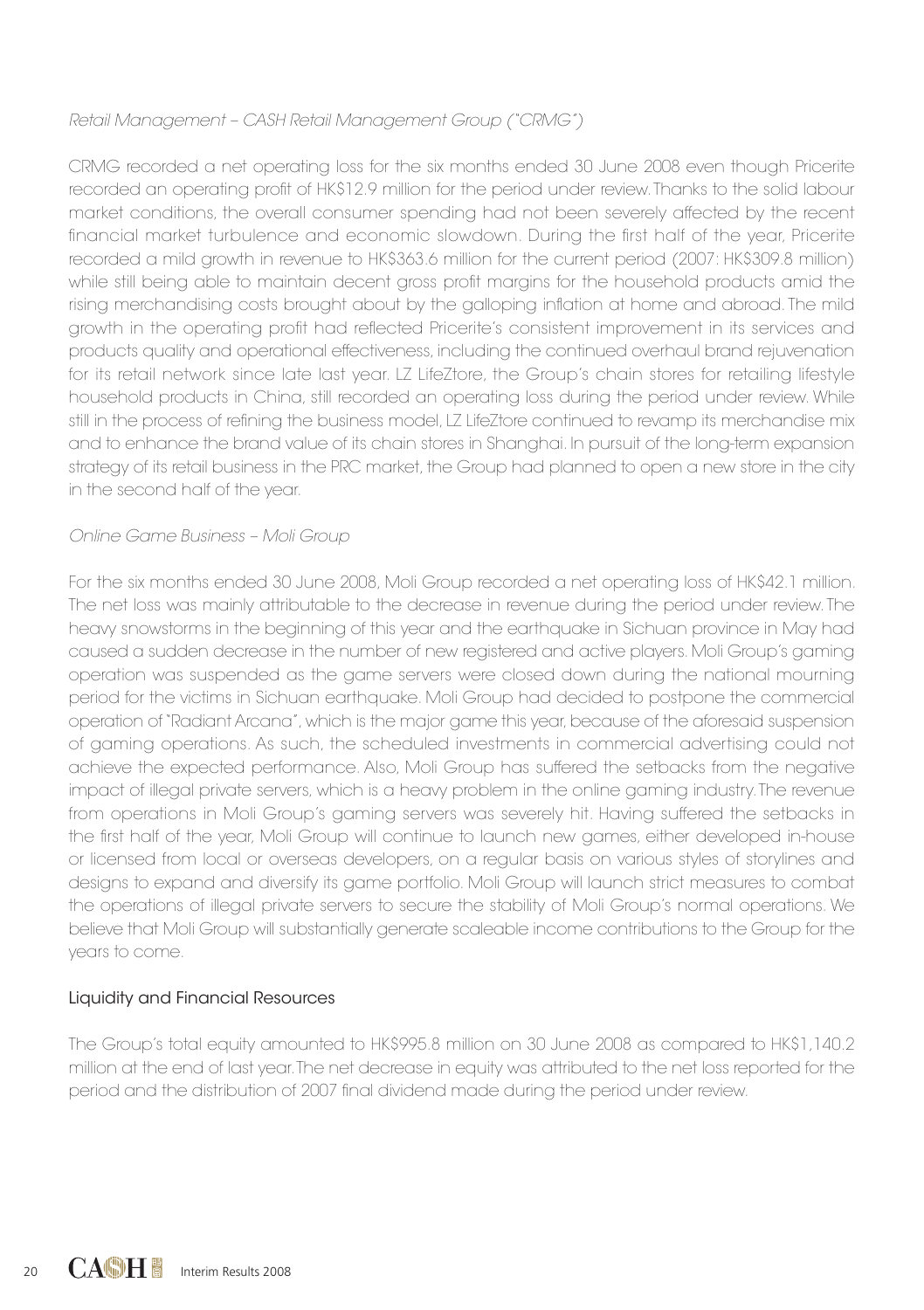On 30 June 2008, our cash and bank balances were HK\$1,338.9 million as compared to HK\$1,348.2 million at the end of the previous year. Our liquidity ratio on 30 June 2008 remained healthy at 1.2 times, as compared with 1.3 times on 31 December 2007.

Our total borrowings on 30 June 2008 were HK\$559.4 million as compared with the total borrowings of HK\$326.0 million on 31 December 2007. The substantial increase in borrowings was due to the increase in both the bank balances of the house accounts and the amount of the investments held at the end of the period. As a result of the increase in the borrowings, the ratio for our interest bearing borrowings to total equity increased to 0.56 on 30 June 2008 from 0.29 on 31 December 2007.

The bank borrowings drawn to fund securities margin financing were collateralised by CFSG's margin clients' securities pledged to us in turn by them for the purpose of securing their financing from us. Cash deposits of HK\$98.1 million were pledged as collaterals for the general banking facilities granted to the Group. In addition, pursuant to a letter of undertaking provided by the Group to a bank, the Group had maintained deposits of not less than HK\$15.0 million with the bank as a pre-condition for an overdraft facility granted to the Group.

As at 30 June 2008, the Group's property at its market value of approximately HK\$65.0 million was pledged to secure a bank term loan and general banking facilities granted to us.

Save as aforesaid, the Group had no other material contingent liabilities at the period-end.

## Foreign Exchange Risks

As at the end of the period, the Group did not have any material un-hedged foreign exchange exposure or interest rate mismatch.

## Material Acquisitions and Disposals

In January 2008, the discloseable transaction of the Company for deemed disposal relating to issue of 60,000 new shares in Netfield, at a consideration of US\$6 million (approximately HK\$46,800,000) was completed.

Save as disclosed, the Group did not make any material acquisitions or disposals during the period.

## Capital Commitments

The Group did not have any material capital commitment at the end of the period.

## Material Investments

As at 30 June 2008, the Group was holding a portfolio of listed and unlisted investments with a total value of approximately HK\$149.1 million and a loss on such investments of HK\$57.9 million was recorded for the period.

We do not have any future plans for material investments, nor addition of capital assets.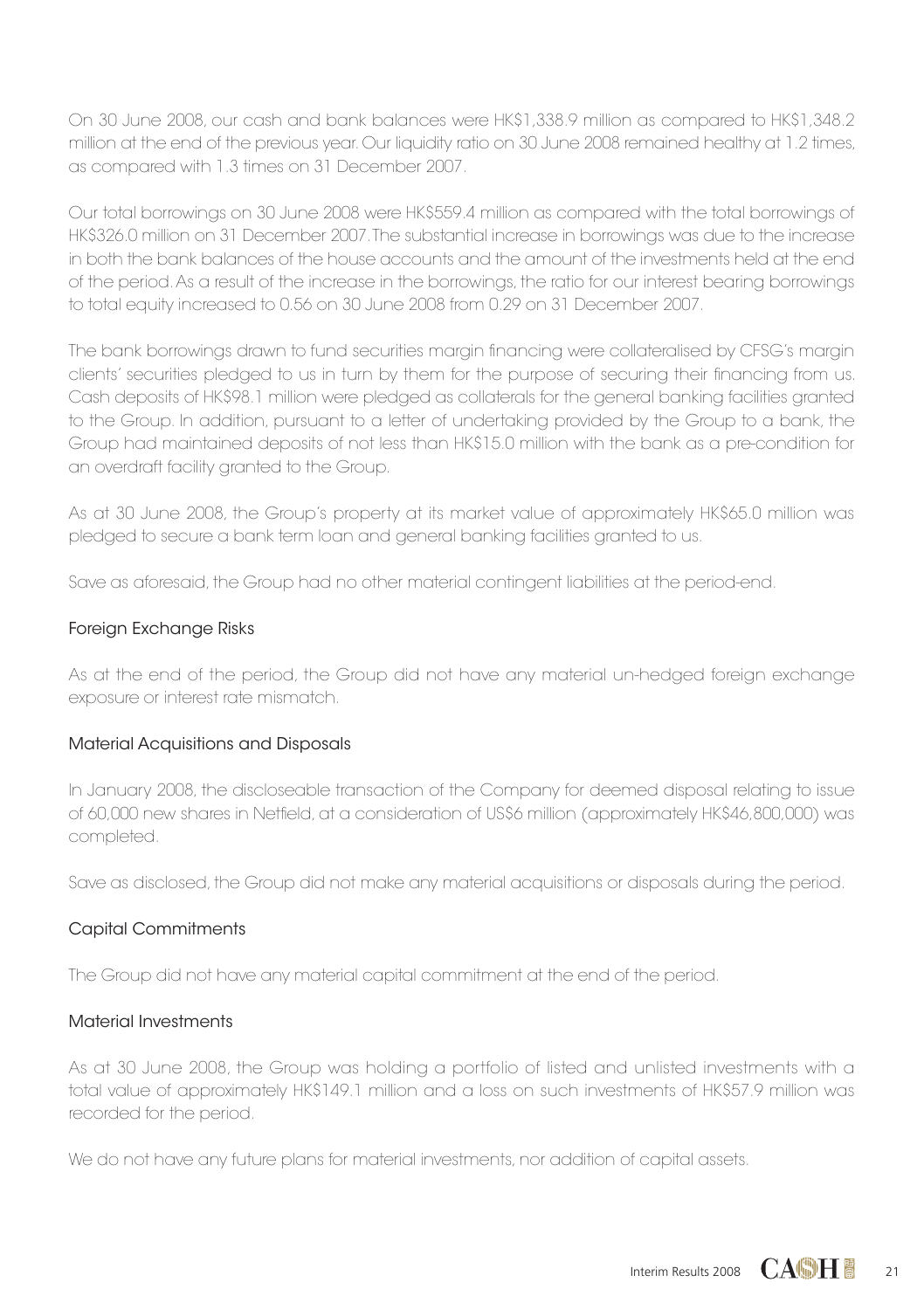### Industry Review

To date, 2008 has been an eventful year filled with joy and tears. The period under review was marked by keen anticipation of the Beijing Olympics in August 2008. At the same time, financial market turbulence, rising inflation, and devastating natural disasters in Mainland China created drags on the Hong Kong economy.

The slowdown saw the Hong Kong economy increase at a reduced pace in the first half of 2008, with GDP growing at 5.8% in real terms. On a seasonally adjusted quarter-to-quarter basis, private consumption expenditure fell by 1.6% in the second quarter. Consumer sentiment was dampened by global inflationary pressure, world stock market corrections, property market consolidation and uncertain global economic prospects. Investment sentiment was also subdued given the uncertainty over market direction. Mid-year figures for the Hang Seng Index saw a decrease of 21% to HK\$16.3 trillion.

In Mainland China, nationwide snowstorms in the early part of the year and the Sichuan earthquake in May complicated the central government's tightening of monetary policy and dampened the already lacklustre stock market. The disasters also caused severe disruption in several provinces during the period under review, adversely affecting domestic consumption.

#### Business Review

The Group's diversified business base, covering financial services, retailing, lifestyle and online gaming, continues to provide a solid foundation for stable future growth, with the China market our major growth engine.

### Financial Services – CFSG

Despite the market downturn and consequent reduction in CFSG's commission and margin income, our diversified revenue stream provided a stable platform for long-term performance and future growth.

During the period under review, CFSG's wealth management and asset management businesses both enjoyed healthy growth. Poor market sentiment also drove mainland corporations to seek alternatives to bank borrowing. A number of these companies engaged our investment banking division to assist in overseas fund-raising exercises.

CFSG's key development strategy for 2008 focuses on the China market, including a wide range of product offerings and professional advisory services. During the review period, CFSG completed its China expansion plan as targeted. Our Shanghai representative office was upgraded to our Mainland China headquarters and moved into a newly acquired office building. We upgraded our Shenzhen operation centre into a branch office and opened Beijing and Chongqing branch offices as planned.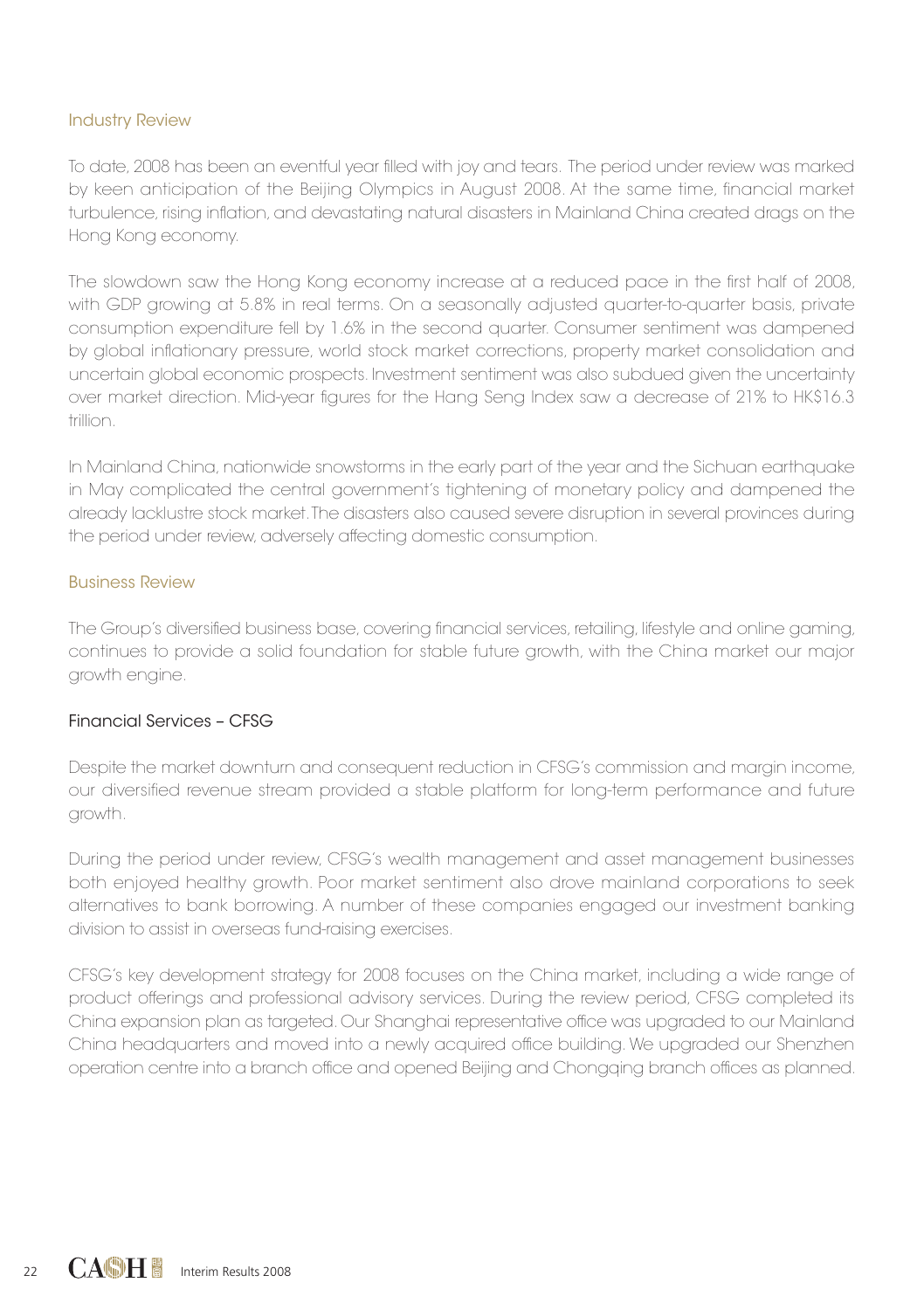In line with our position as a leading technology-focused financial services house, during the period under review, CFSG introduced the world's first 3D AI Broker, a real-time humanoid system that substantially enhances online communications.

CFSG successfully moved its listing to the main board of the Stock Exchange in March 2008. A strong balance sheet, professional management, stringent financial control, comprehensive product offerings, and a people-oriented culture are some of the key strengths that helped to achieve this.

## Retail Management – CRMG

## Pricerite

During the review period, Pricerite continued to improve operating efficiency. We launched an ongoing programme to rejuvenate all aspects of the brand, including product offerings, customer service, logistics, in-store design and visual merchandising. We enhanced our membership programme to better track customers' preferences and provide a more targeted product mix. We also plan to relaunch our online shopping portal and provide tailored furniture for customers.

As people have always been the Group's most important asset, we have put tremendous effort into employee development. During the review period, Pricerite formally established the Pricerite Professional Training Institute (PPTI) to offer systematic, continuous professional training to staff members. Pricerite aims to reform the home improvement industry into a recognised profession with formal accreditation to assist practitioners' career development. Relentless efforts to advance customer service have resulted in numerous awards for both the company and staff members. These include the Distinguished Salesperson Award (Hong Kong Management Association), Customer Relationship Excellence Award (Asia Pacific Customer Service Consortium), Hong Kong and Macau Merchants of Integrity Award (Guangzhou Daily and Ming Pao Daily News), and Consumers' Favourite Hong Kong Brands (China Enterprise Reputation & Credibility Association).

In addition, Pricerite further extended our Caring culture in the community. Following the well-received community project "Building Power", which gained a 2006-07 Outstanding Partnership Project Award from the Hong Kong Council of Service, in 2008 the company launched another significant programme, Play@home, together with Hong Kong Christian Service. Play@home seeks to enhance the parent-child relationship by introducing the concept of "play therapy" to families and to create a more harmonious Hong Kong by strengthening family ties. Along with Pricerite's cash donations and assistance in creating a set of play therapy chess, our volunteers have been trained as qualified play mentors to help family "play".

## LZ LifeZtore

LZ LifeZtore is committed to becoming a leading lifestyle home-product specialist in China. To capture the fast-growing consumer market in China, we have devoted more resources to expanding our network in the mainland. In line with this strategic move, we closed our retail store in Hong Kong during the period under review. LZ LifeZtore is committed to service excellence. Our frontline professionals received Distinguished Salesperson Awards (Hong Kong Management Association) for the third consecutive year. In the latter half of 2008, LZ LifeZtore will revamp our brand, refresh store image and strengthen product designs and offerings.

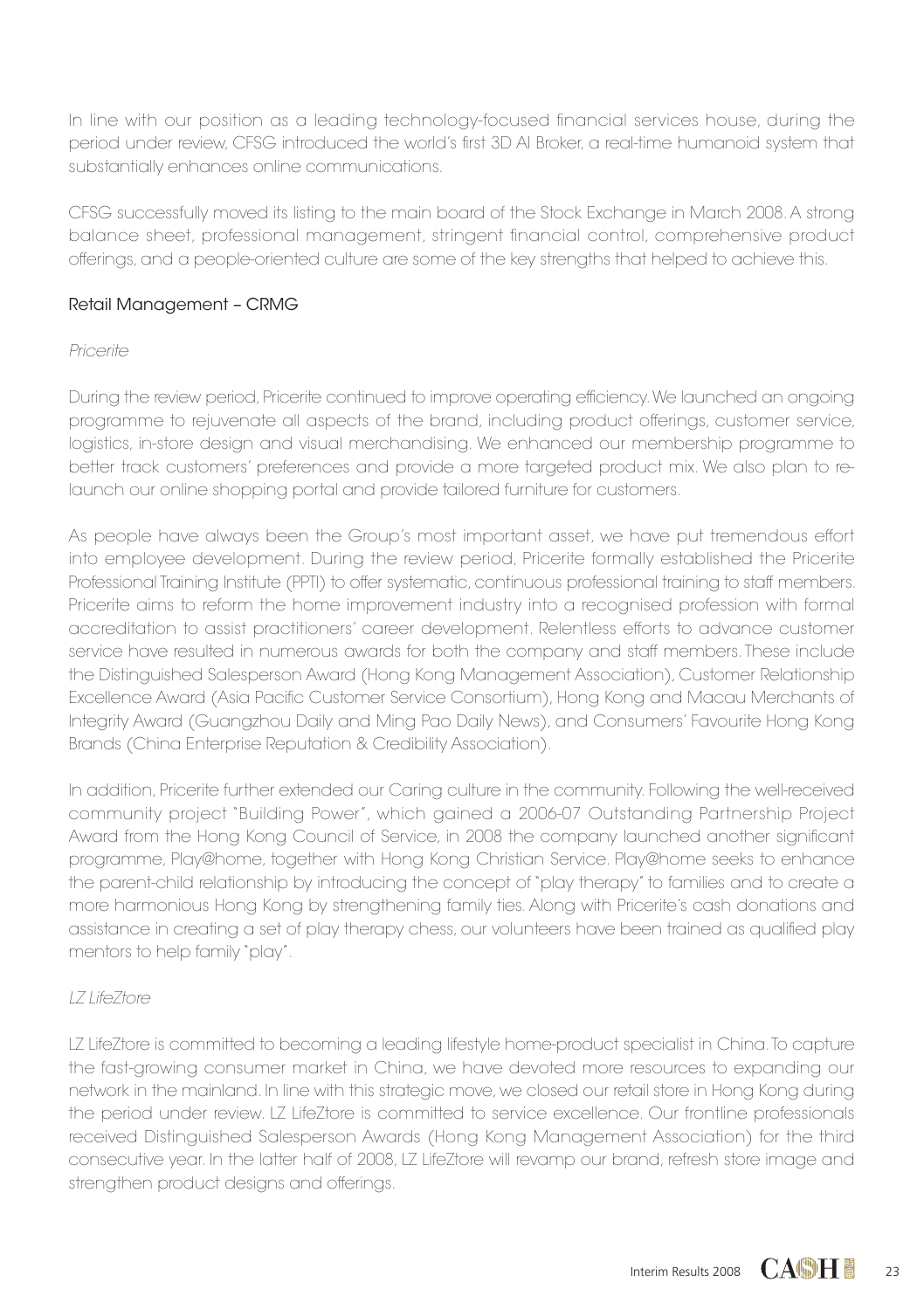## Entertainment Portal – Moli Group

During the review period, Moli Group officially launched "Radiant Arcana", a new massively multi-player online role-playing game ("MMORPG"), and web game "Totem Three-Kingdom" in Mainland China. Gamers received all these initiatives positively. To enhance marketing efficiency, we consolidated our promotion points to several major cities across the mainland.

The launch of "The Curse" in Taiwan met with overwhelming response while our popular "King of Pirate" and "CABAL" games provided consistent growth in the Taiwan online gaming market.

"King of Pirate" continued to be positively received by overseas operations across North America, Southeast Asia and Russia. During the review period, we entered into a licensing agreement with an overseas gaming operator to launch "King of Pirate" in Indonesia.

For the rest of the year, our strategic focus still lies in optimising our operating efficiency, improving the service standards of our gaming platform, strengthening game development capabilities and cultivating brand image. To continuously enhance our competitiveness, we will introduce more game titles in Mainland China and Taiwan in order to raise our market share, enhance our overseas publishing capabilities and expand our geographical presence.

### **Prospects**

Looking ahead, we are cautiously optimistic about the financial services and consumer markets in Hong Kong and the Mainland. We expect the general economy to remain stable and to grow at a slower pace in the second half of 2008 than in the same period in 2007. Despite a possible global slowdown, the impact on Hong Kong is likely to be moderated by support from Mainland China's solid sustainable development.

The board of directors believes that the Group's solid foundation, including a diversified income portfolio, strong capital base, and stable, professional human resources, will enable it to weather the challenges ahead.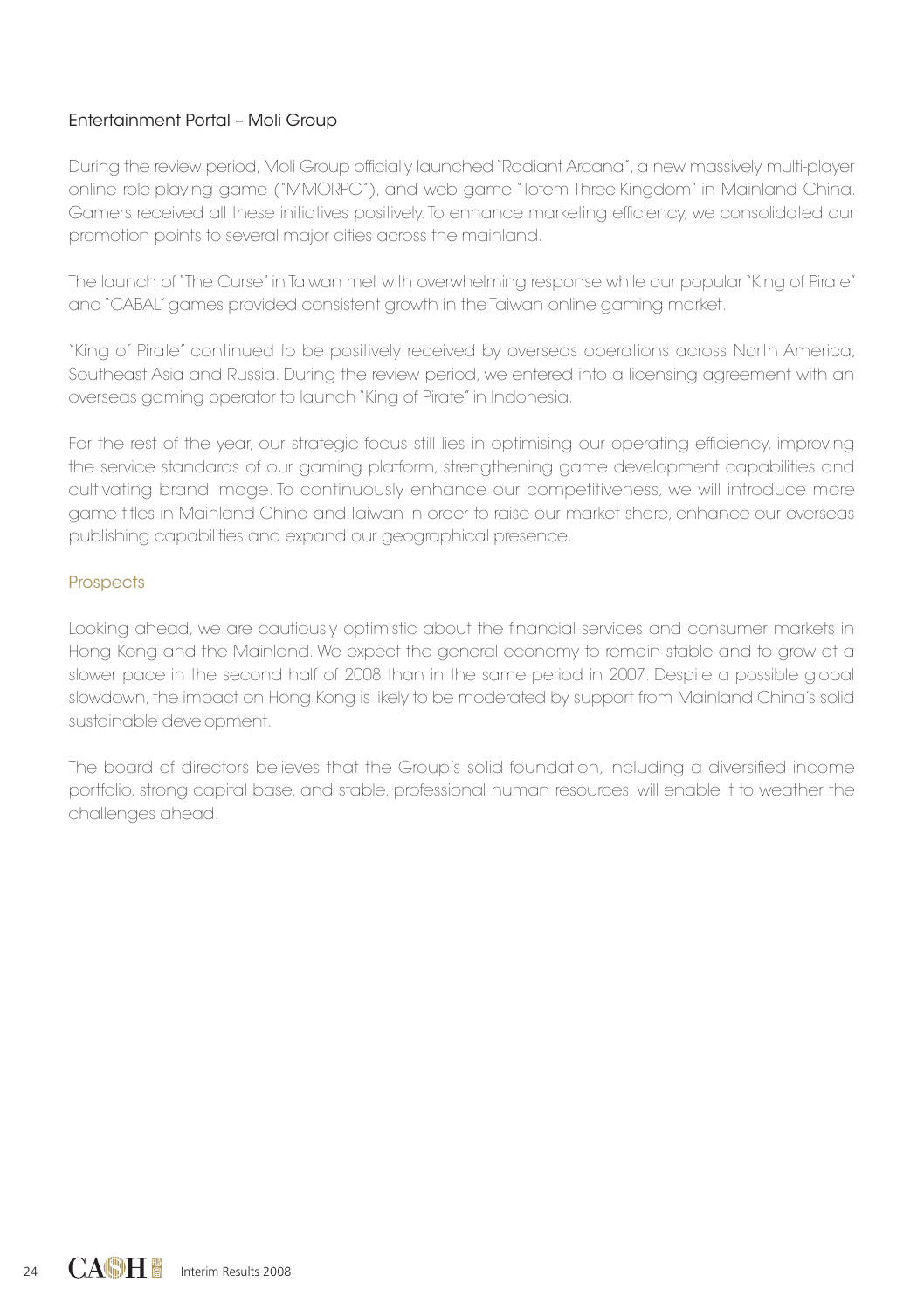# Employee Information

At 30 June 2008, the Group had 2,397 employees, of which 360 were at CFSG and its subsidiaries. Our employees were remunerated according to their performance, working experience and market conditions. The total amount of remuneration cost of employees of the Group for the period under review was approximately HK\$132.3 million.

## Benefits

The Company and some of its subsidiaries provide employee benefits including mandatory provident fund scheme, medical insurance scheme, discretionary share options, performance bonus and sales commission for their staff. The Company also provides its employees in the PRC with medical and other subsidies, and contributes to the retirement benefit plans.

## **Training**

The Group has implemented various training policies and organised a number of training programs aimed specifically at improving the skills of its employees and generally to increase the competitiveness, productivity and efficiency of the Group including training in areas such as product knowledge, customer service, selling techniques, supply management, team building, communication, presentation, coaching, retail management certificate programme and also professional regulatory training programs as required by regulatory bodies. The Group also arranges for relevant staff, who are licensed persons under the Securities and Futures Ordinance ("SFO") to attend the requisite training courses to fulfill/comply with the continuous professional training as prescribed in the SFO.

The Group conducts an initial staff orientation for new employees in order to familiarise them with the Group's history and strategy, corporate culture, rules and regulations and safety measures. This orientation is designed to integrate the employees into the Group and, the directors believe, helps improve productivity of new employees at an early stage.

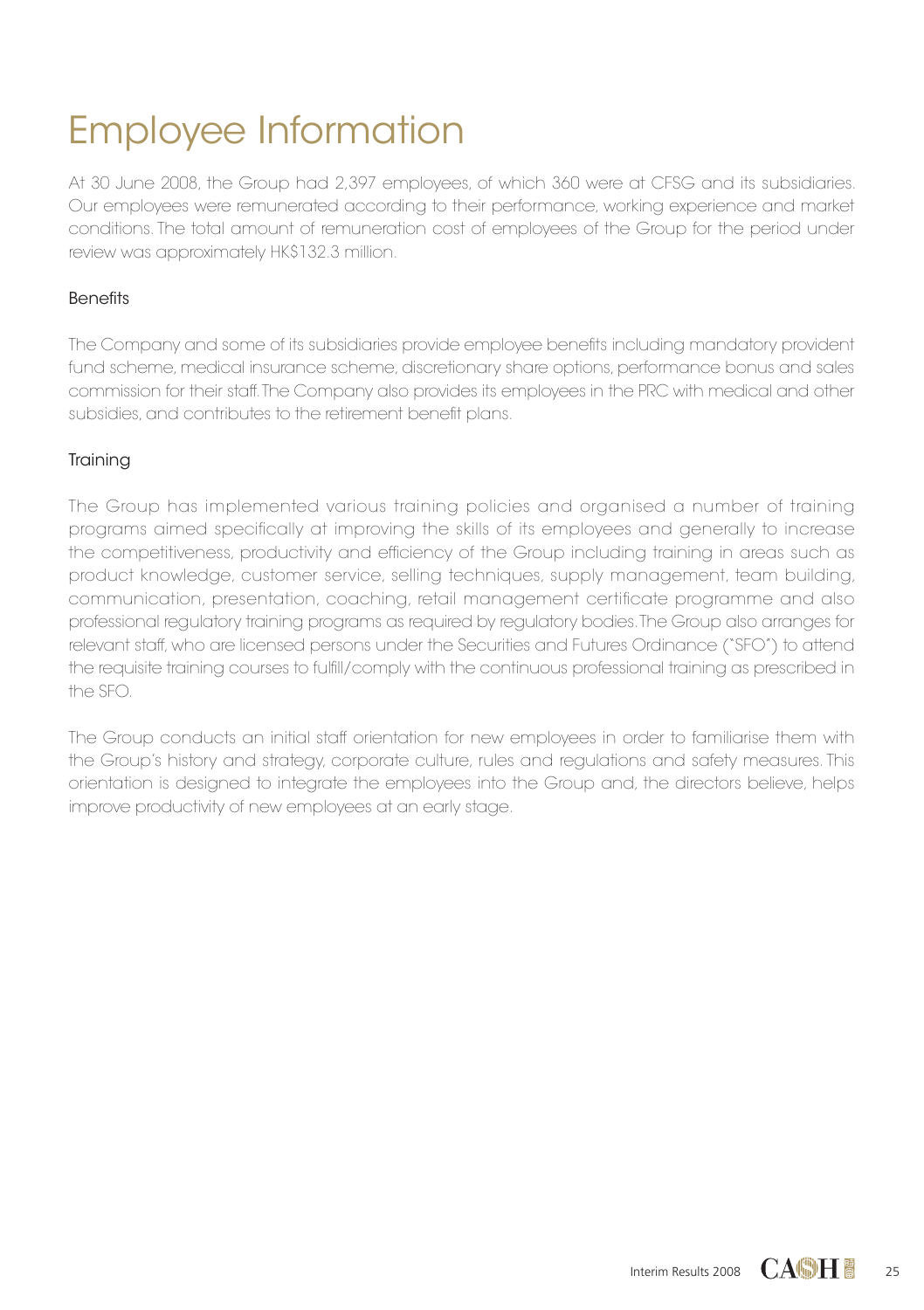## Directors' Interests in Securities

As at 30 June 2008, the interests or short positions of the directors and chief executive of the Company in the shares, underlying shares and debentures of the Company or any of its associated corporations (within the meaning of Part XV of the SFO) as recorded in the register required to be kept under section 352 of the SFO, or as otherwise notified to the Company and the Stock Exchange pursuant to the Model Code for Securities Transactions by Directors of Listed Companies ("Model Code") were as follows:

## A. The Company

(a) Long positions in the ordinary shares

|                                            |                                      | Number of shares       |                |                     |
|--------------------------------------------|--------------------------------------|------------------------|----------------|---------------------|
| Name                                       | Capacity                             | Personal               | Other interest | Shareholding<br>(%) |
| Kwan Pak Hoo Bankee                        | Founder of a<br>discretionary trust  |                        | 62,808,512*    | 34.80               |
| Lin Che Chu George<br>Law Ping Wah Bernard | Beneficial owner<br>Beneficial owner | 5,230,000<br>6,784,060 |                | 2.90<br>3.76        |
|                                            |                                      | 12,014,060             | 62,808,512     | 41.46               |

The shares were held by Cash Guardian Limited ("Cash Guardian"). Mr Kwan Pak Hoo Bankee was deemed to be interested in all these shares as a result of his interests in Cash Guardian as disclosed in the "Substantial Shareholders" below.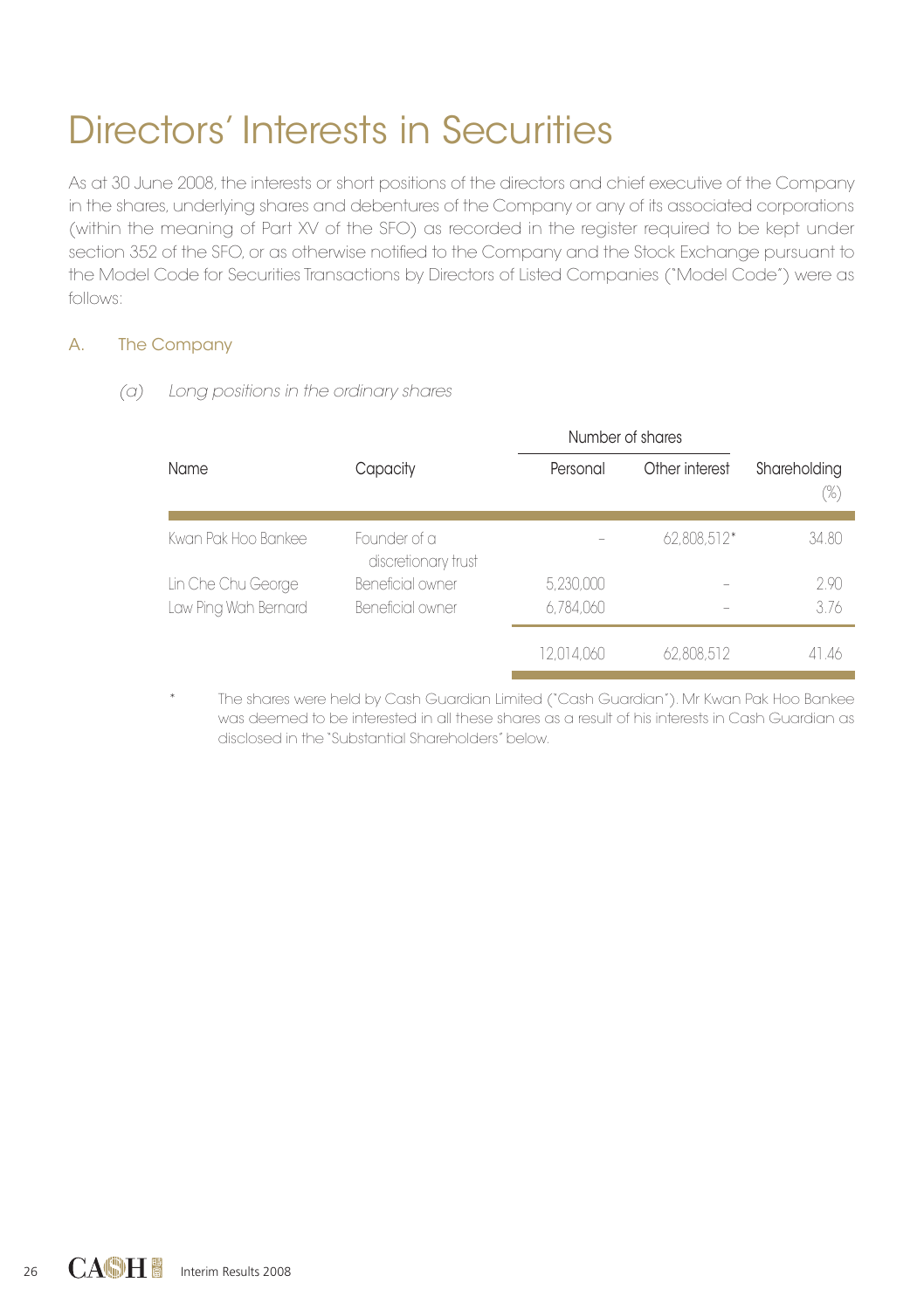### (b) Long positions in the underlying shares – options under share option schemes

|                       |                  |                         |                                                      |                | Number of options                      |                                         |                                      | Percentage to                                 |
|-----------------------|------------------|-------------------------|------------------------------------------------------|----------------|----------------------------------------|-----------------------------------------|--------------------------------------|-----------------------------------------------|
| Name                  | Date of<br>grant | Exercise<br>period      | Exercise<br>price per<br>share<br>(Note(2))<br>(HKS) | Notes          | outstanding<br>as at<br>1 January 2008 | adjusted on<br>6 June 2008<br>(Note(2)) | outstanding<br>as at<br>30 June 2008 | issued shares<br>as at<br>30 June 2008<br>(%) |
| Kwan Pak Hoo Bankee   | 13/11/2006       | 13/11/2006 - 12/11/2008 | 1.615                                                | $(\mathbb{I})$ | 4,000,000                              | (3,200,000)                             | 800,000                              | 0.44                                          |
|                       | 6/6/2007         | $6/6/2007 - 31/5/2009$  | 2.450                                                | (1)            | 2,500,000                              | (2,000,000)                             | 500,000                              | 0.28                                          |
| Lin Che Chu George    | 13/11/2006       | 13/11/2006 - 12/11/2008 | 1.615                                                |                | 4,000,000                              | (3,200,000)                             | 800,000                              | 0.44                                          |
|                       | 6/6/2007         | $6/6/2007 - 31/5/2009$  | 2.450                                                |                | 2,500,000                              | (2,000,000)                             | 500,000                              | 0.28                                          |
| Law Ping Wah Bernard  | 13/11/2006       | 13/11/2006 - 12/11/2008 | 1.615                                                |                | 4,000,000                              | (3,200,000)                             | 800,000                              | 0.44                                          |
|                       | 6/6/2007         | $6/6/2007 - 31/5/2009$  | 2.450                                                |                | 2,500,000                              | (2,000,000)                             | 500,000                              | 0.28                                          |
| Wong Kin Yick Kenneth | 13/11/2006       | 13/11/2006 - 12/11/2008 | 1.615                                                |                | 4,000,000                              | (3,200,000)                             | 800,000                              | 0.44                                          |
|                       | 6/6/2007         | $6/6/2007 - 31/5/2009$  | 2.450                                                |                | 2,500,000                              | (2,000,000)                             | 500,000                              | 0.28                                          |
|                       |                  |                         |                                                      |                | 26,000,000                             | (20,800,000)                            | 5,200,000                            | 2.88                                          |

#### Notes:

- (1) Mr Kwan Pak Hoo Bankee is also the substantial shareholder of the Company.
- (2) The number and the exercise price of share options which remained outstanding on 6 June 2008 have been adjusted due to the Share Consolidation of the Company for every 5 existing shares into 1 share with effect from 4:00 pm on 6 June 2008. The exercise prices per share were adjusted from HK\$0.323 to HK\$1.615 and from HK\$0.490 to HK\$2.450.
- (3) The options are held by the directors in the capacity of beneficial owners.
- (4) No option was granted, lapsed, exercised or cancelled during the period.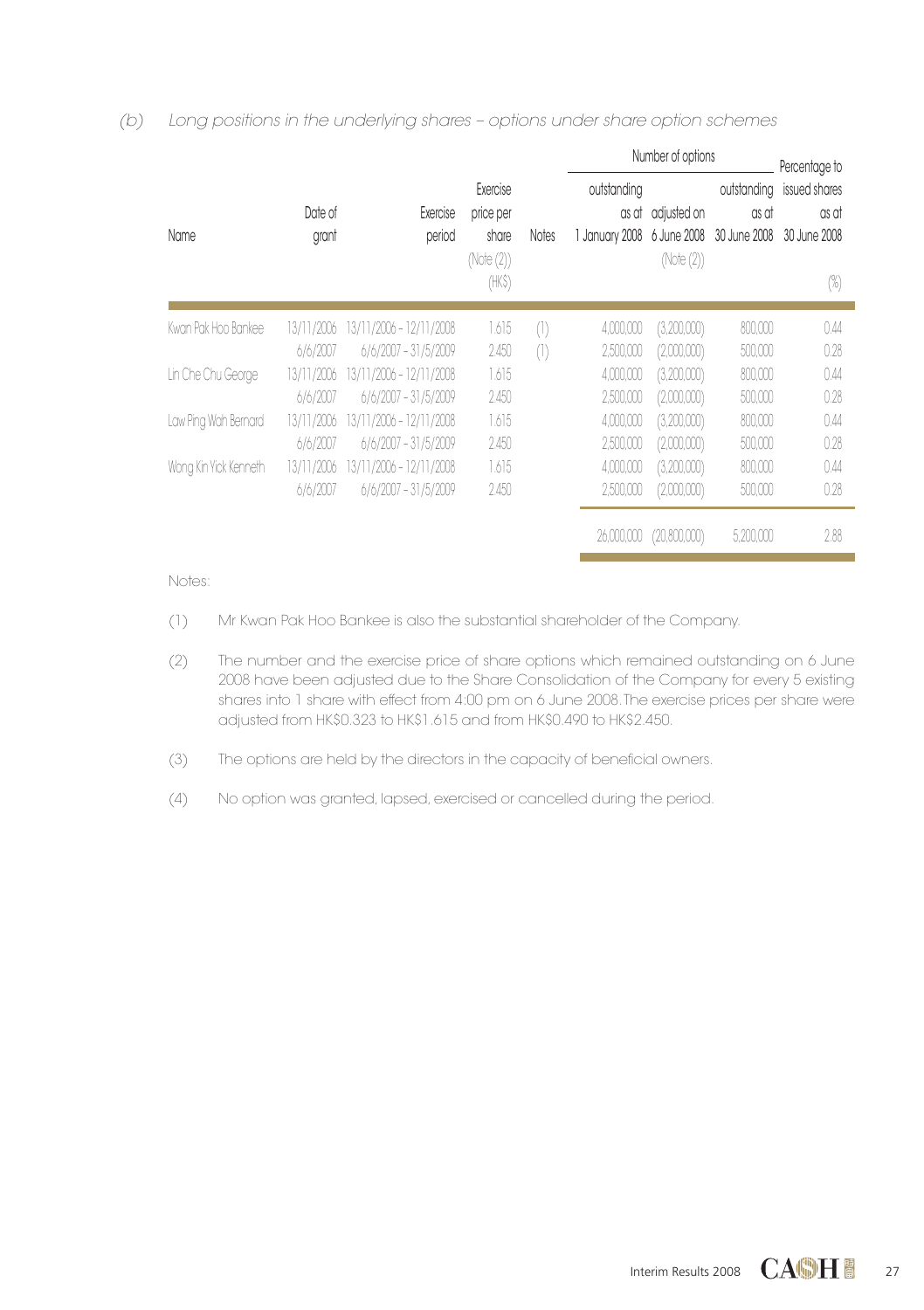### B. Associated corporations (within the meaning of SFO)

(i) CFSG

Long positions in the ordinary shares

|                       |                                                             | Number of shares |                |                     |
|-----------------------|-------------------------------------------------------------|------------------|----------------|---------------------|
| Name                  | Capacity                                                    | Personal         | Other interest | Shareholding<br>(%) |
| Kwan Pak Hoo Bankee   | Beneficial owner and<br>founder of a<br>discretionary trust | 1,988,000        | 205.748.799*   | 50.30               |
| Lin Che Chu George    | Beneficial owner                                            | 3.942.400        |                | 0.96                |
| Law Ping Wah Bernard  | Beneficial owner                                            | 6.513.920        |                | 1.58                |
| Wong Kin Yick Kenneth | Beneficial owner                                            | 4.440.800        |                | 1.08                |
|                       |                                                             | 16,885,120       | 205.748.799    | 53.92               |

The shares were held as to 194,439,039 shares by Celestial Investment Group Limited, a whollyowned subsidiary of the Company, and as to 11,309,760 shares by Cash Guardian. Mr Kwan Pak Hoo Bankee was deemed to be interested in all these shares as a result of his interests in the Company through Cash Guardian as disclosed in the "Substantial Shareholders" below.

(ii) Netfield

Long positions in the underlying shares

On 9 January 2007 (as amended on 22 January 2007), Mr Lin Che Chu George, an executive director, was granted of an option to acquire from the Group such number of shares in Netfield (a subsidiary of the Group) as representing 10% of the issued share capital in Netfield for a cash consideration of HK\$12 million. The option is exercisable during the 12-month period immediately before and after the securities of Netfield or its holding company become listed on any recognised stock exchange, in whole or in part by Mr Lin.

Save as disclosed above, as at 30 June 2008, none of the directors, chief executive or their associates had registered an interest or short position in the shares, underlying shares or debentures of the Company or any of its associated corporations that was required to be recorded pursuant to Section 352 of the SFO, or as otherwise notified to the Company and the Stock Exchange pursuant to the Model Code.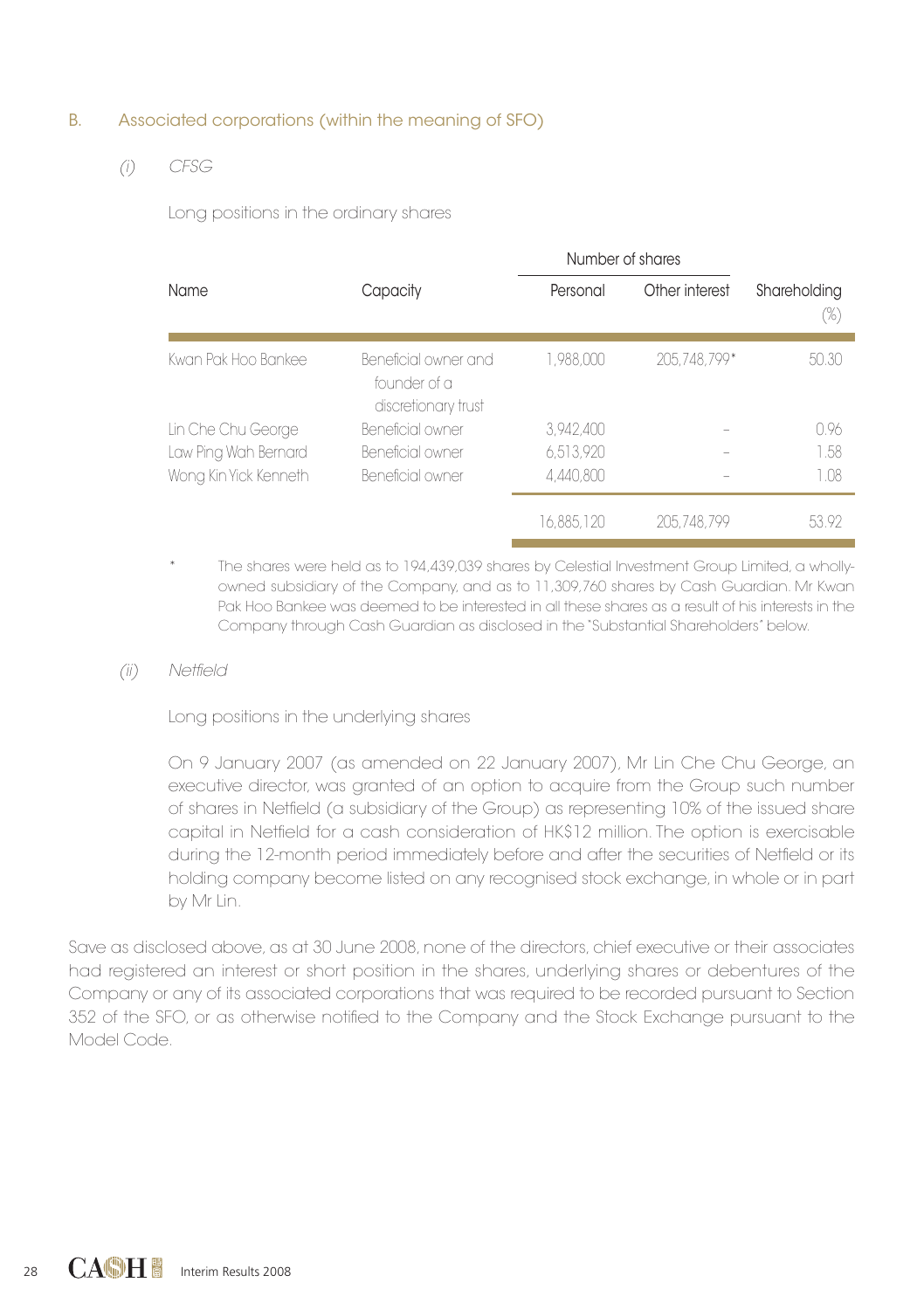# Share Option Schemes

## The Company

Details of share options to subscribe for shares in the Company granted to participants under the share option scheme of the Company during the six months ended 30 June 2008 were as follows:

|                                                         |                                                                              |                                                       |              | Number of options                      |                                            |                                                  |  |  |
|---------------------------------------------------------|------------------------------------------------------------------------------|-------------------------------------------------------|--------------|----------------------------------------|--------------------------------------------|--------------------------------------------------|--|--|
| Date of grant                                           | Exercise period                                                              | Exercise<br>price per<br>share<br>(Note (2))<br>(HKS) | <b>Notes</b> | outstanding<br>as at<br>1 January 2008 | adjusted on<br>(Note (2))                  | outstanding<br>as at<br>6 June 2008 30 June 2008 |  |  |
| <b>Directors</b><br>13/11/2006<br>6/6/2007              | 13/11/2006 - 12/11/2008<br>$6/6/2007 - 31/5/2009$                            | 1.615<br>2.450                                        | (1)<br>(1)   | 16,000,000<br>10,000,000               | (12,800,000)<br>(8,000,000)                | 3,200,000<br>2,000,000                           |  |  |
|                                                         |                                                                              |                                                       |              | 26,000,000                             | (20,800,000)                               | 5,200,000                                        |  |  |
| <b>Employees</b><br>13/11/2006<br>30/5/2007<br>6/6/2007 | 13/11/2006 - 12/11/2008<br>$30/5/2007 - 31/5/2009$<br>$6/6/2007 - 31/5/2009$ | 1.615<br>2.400<br>2.450                               |              | 4,000,000<br>7,700,000<br>32,300,000   | (3,200,000)<br>(6,160,000)<br>(25,840,000) | 800,000<br>1,540,000<br>6,460,000                |  |  |
|                                                         |                                                                              |                                                       |              | 44,000,000                             | (35, 200, 000)                             | 8,800,000                                        |  |  |
|                                                         |                                                                              |                                                       |              | 70,000,000                             | (56,000,000)                               | 14,000,000                                       |  |  |

Notes:

- (1) Details of the options granted to the directors are set out in the section headed "Directors' Interests in Securities".
- (2) The number and the exercise price of share options which remained outstanding on 6 June 2008 have been adjusted due to the Share Consolidation of the Company for every 5 existing shares into 1 share with effect from 4:00 pm on 6 June 2008. The exercise prices per share were adjusted from HK\$0.323, HK\$0.480 and HK\$0.490 to HK\$1.615, HK\$2.400 and HK\$2.450 respectively.
- (3) No option was granted, lapsed, exercised or cancelled during the period.

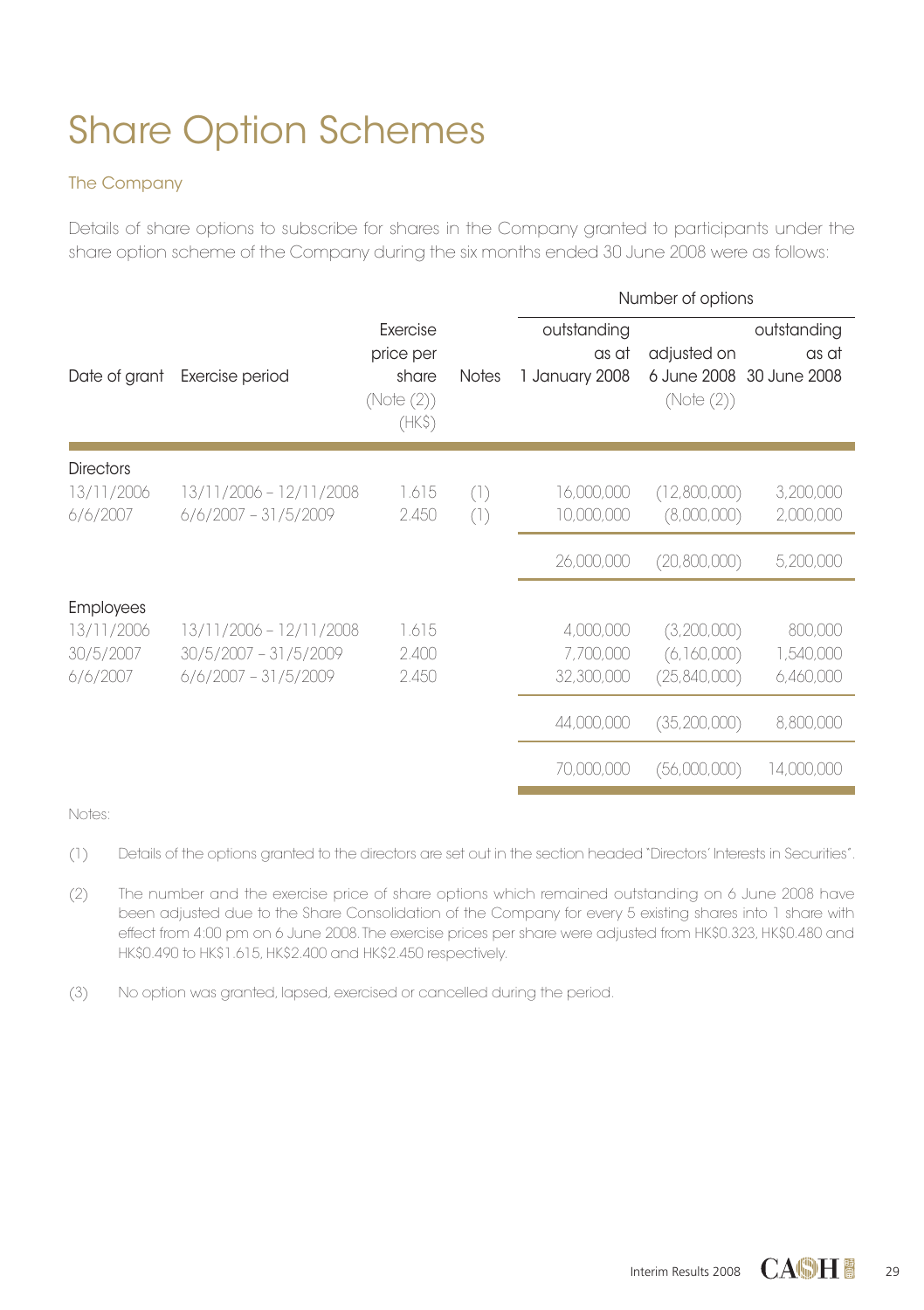## The subsidiary

Details of share options to subscribe for shares in CFSG granted to participants under the share option scheme of CFSG during the six months ended 30 June 2008 were as follows:

## CFSG

|                              |                      |                                                        |      | Number of options                         |                                                 |                                          |                                        |                                         |
|------------------------------|----------------------|--------------------------------------------------------|------|-------------------------------------------|-------------------------------------------------|------------------------------------------|----------------------------------------|-----------------------------------------|
| Date of grant                | Exercise period      | Exercise<br>price per<br>share<br>(Note (1))<br>(HK\$) | Note | outstanding<br>as at<br>1 January<br>2008 | exercised<br>during<br>the period<br>(Note (2)) | lapsed during<br>the period<br>(Note(4)) | adjusted on<br>1 May 2008<br>(Note(1)) | outstanding<br>as at<br>30 June<br>2008 |
| <b>Directors</b>             |                      |                                                        |      |                                           |                                                 |                                          |                                        |                                         |
|                              |                      |                                                        |      |                                           |                                                 |                                          |                                        |                                         |
| <b>Employees</b><br>7/7/2006 | 7/7/2006 - 31/7/2010 | 1.31                                                   | (3)  | 5,424,341                                 | (1,000,000)                                     | (1,582,100)                              | (2,274,241)                            | 568,000                                 |
|                              |                      |                                                        |      | 5.424.341                                 | (1,000,000)                                     | (1,582,100)                              | (2,274,241)                            | 568,000                                 |

Notes:

- (1) The number and the exercise price of share options which remained outstanding on 1 May 2008 have been adjusted due to the share consolidation of CFSG for every 5 existing shares into 1 share with effect from 4:00 pm on 1 May 2008. The exercise price per share was adjusted from HK\$0.262 to HK\$1.31.
- (2) On 24 April 2008, 1,000,000 share options of CFSG were exercised at the exercise price of HK\$0.262 per share. The weighted average closing price of CFSG's shares immediately before the date of exercise was HK\$0.67 per share.
- (3) The options are vested in 4 tranches as to (i) 25% exercisable from the commencement of the exercise period; (ii) 25% exercisable from the expiry of 12 months from the commencement of the exercise period; (iii) 25% exercisable from the expiry of 24 months from the commencement of the exercise period; and (iv) 25% exercisable from the expiry of 36 months from the commencement of the exercise period.
- (4) The lapsed options were due to expiry or cessation of employment of participants with the Group.
- (5) No option was granted or cancelled during the period.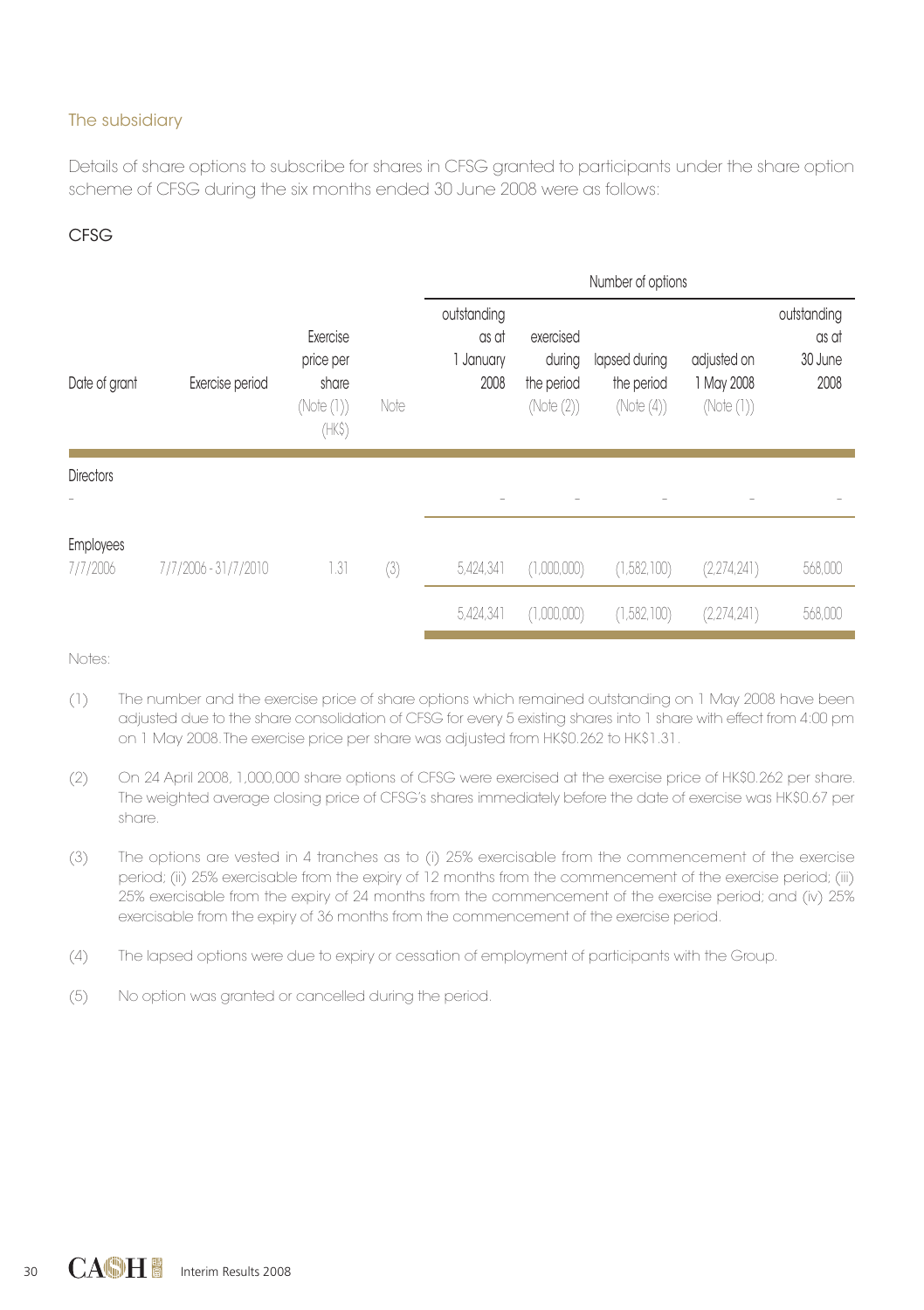# Substantial Shareholders

As at 30 June 2008, the persons/companies, other than a director or chief executive of the Company, who had interests or short positions in the shares and underlying shares of the Company as recorded in the register required to be kept under Section 336 of the SFO were as follows:

| Name                 | Capacity                             | Number of shares | Shareholding<br>$(\%)$ |
|----------------------|--------------------------------------|------------------|------------------------|
| Jeffnet Inc (Note)   | Trustee of a discretionary trust     | 62,808,512       | 34.80                  |
| Cash Guardian (Note) | Interest in a controlled corporation | 62,808,512       | 34.80                  |

Note: This refers to the same number of shares held by Cash Guardian (which is 100% beneficially owned by Jeffnet Inc). Jeffnet Inc held these shares as trustee of The Jeffnet Unit Trust, units of which were held by a discretionary trust established for the benefit of the family members of Mr Kwan Pak Hoo Bankee. Pursuant to the SFO, Mr Kwan Pak Hoo Bankee and Jeffnet Inc were deemed to be interested in the shares held by Cash Guardian. The above interest has already been disclosed as other interest of Mr Kwan Pak Hoo Bankee in the section headed "Directors' interests in securities" above.

Save as disclosed above, as at 30 June 2008, no other parties were recorded in the reaister required by the SFO to be kept as having an interest of 5% or more or short positions of the issued share capital of the Company.

## Corporate Governance

During the accounting period from 1 January 2008 to 30 June 2008, the Company had duly complied with the code provisions set out in the Code on Corporate Governance Practices ("CG Code") contained in Appendix 14 of the Listing Rules. The directors are not aware of any deviations from the CG Code throughout the period under review.

## Compliance with the Model Code

The Company has adopted a code of conduct regarding securities transactions by directors as set out in Appendix 10 of the Listing Rules. All directors have confirmed, following specific enquiry by the Company, that they fully complied with the required standard of dealings set out therein throughout the review period.

## Review of Results

The Group's unaudited consolidated results for the six months ended 30 June 2008 have not been reviewed by the auditor of the Company, but have been reviewed by the audit committee of the Company.